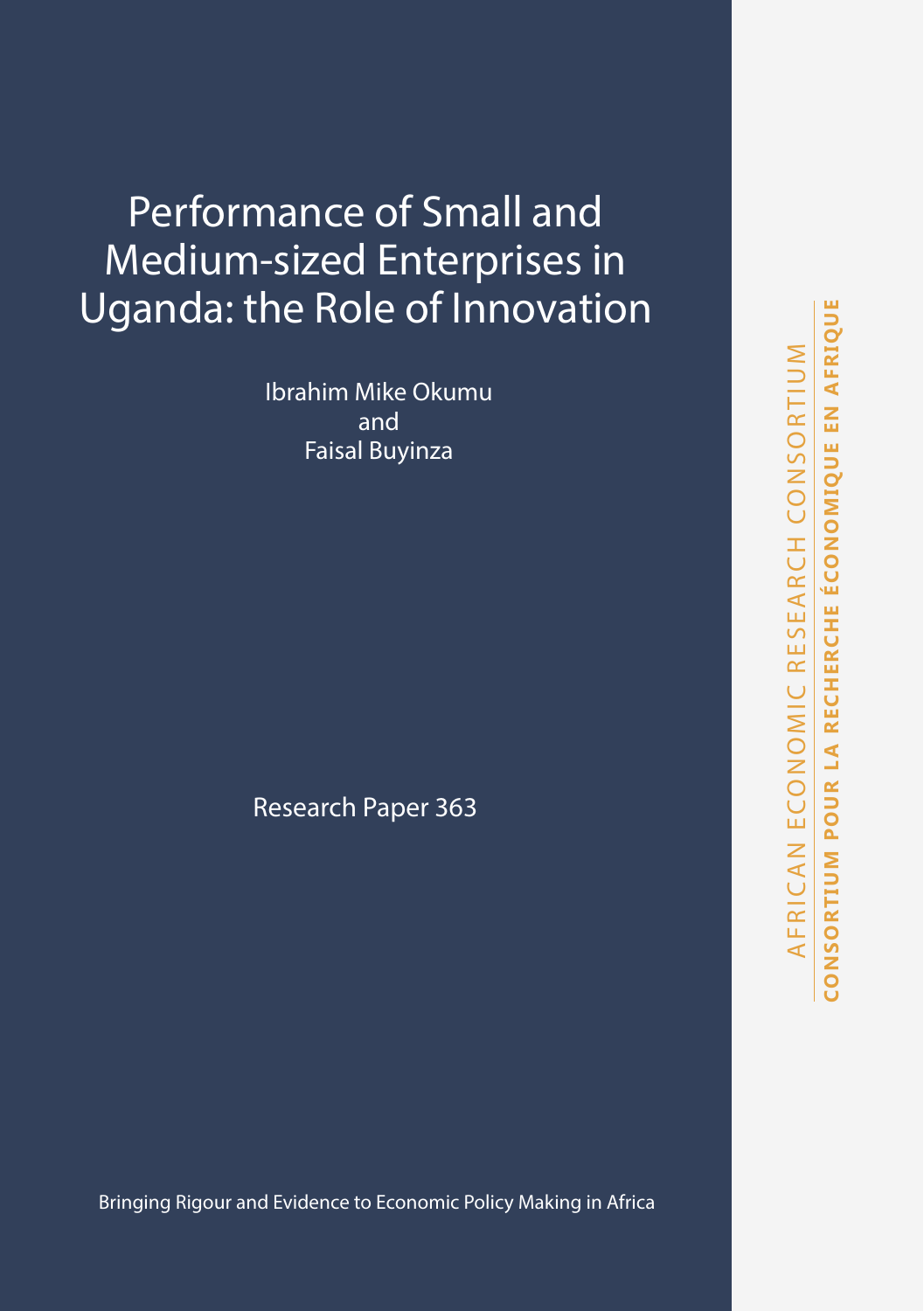# Performance of Small and Medium-sized Enterprises in Uganda: the Role of Innovation

By

Ibrahim Mike Okumu Makerere University, Uganda and Faisal Buyinza Makerere University, Uganda

AERC Research Paper 363 African Economic Research Consortium, Nairobi January 2020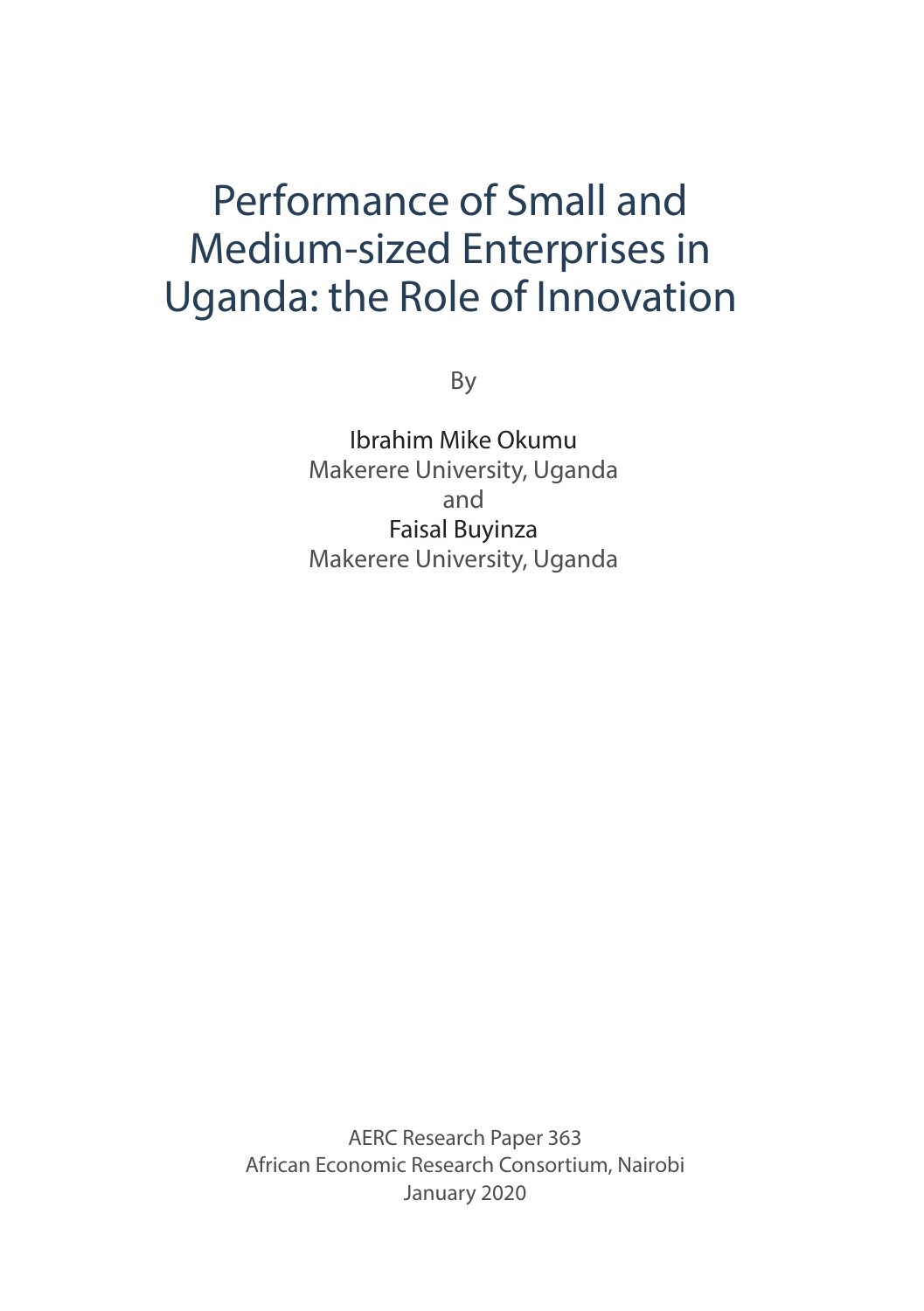THIS RESEARCH STUDY was supported by a grant from the African Economic Research Consortium. The findings, opinions and recommendations are those of the author, however, and do not necessarily reflect the views of the Consortium, its individual members or the AERC Secretariat.

Published by: The African Economic Research Consortium P.O. Box 62882 - City Square Nairobi 00200, Kenya

ISBN 978-9966-61-056-0

© 2020 African Economic Research Consortium.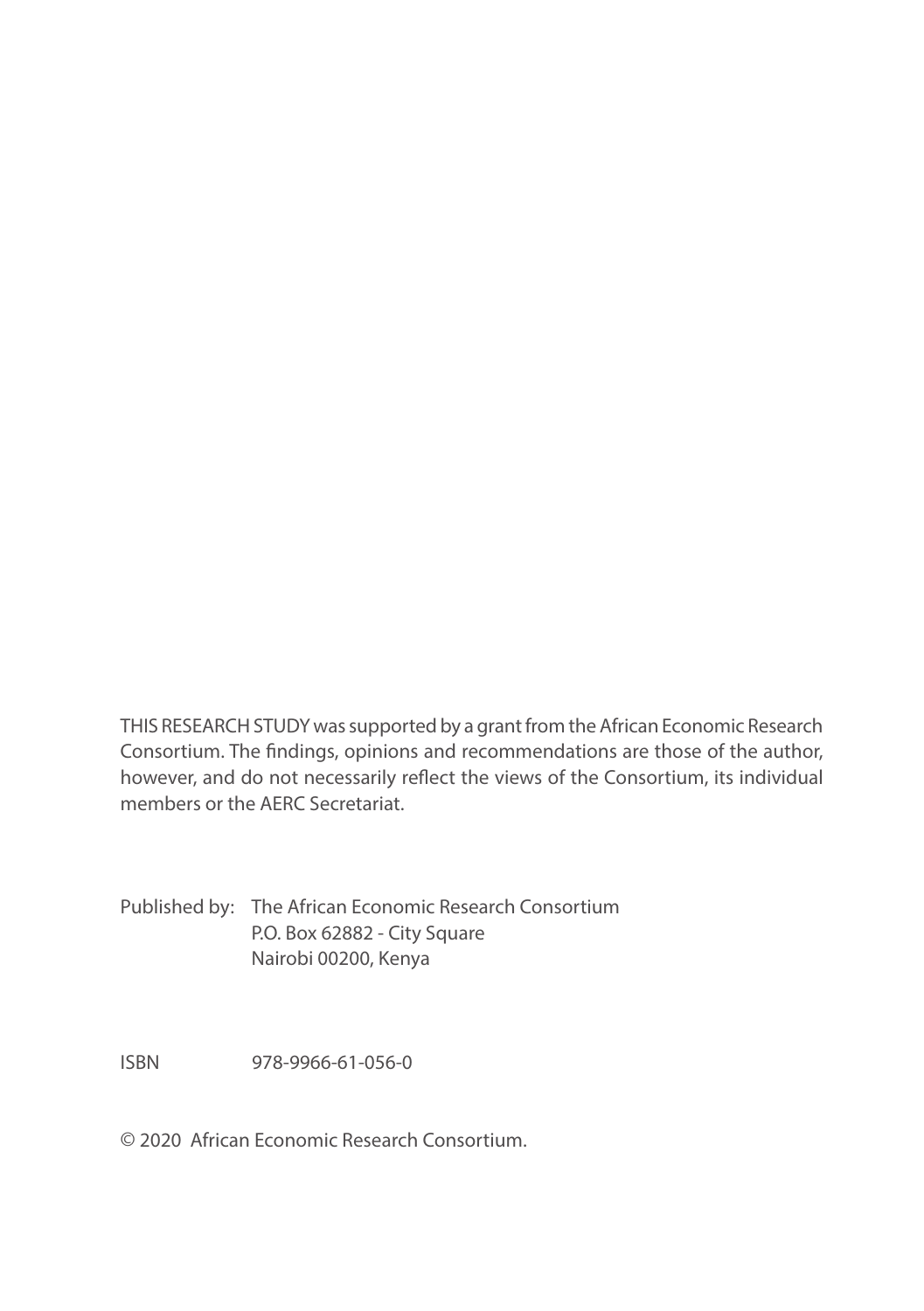# **Contents**

List of tables

| Abstract | List of figures        |                |
|----------|------------------------|----------------|
| 1.       | Introduction           | $\mathbf{1}$   |
|          | 2. Literature review   | 5              |
|          | 3. Methodology         | $\overline{7}$ |
| 4.       | Results and discussion | 16             |
| 5.       | Conclusion             | 21             |
| Notes    |                        | 22             |
|          | References             | 24             |
| Appendix |                        | 26             |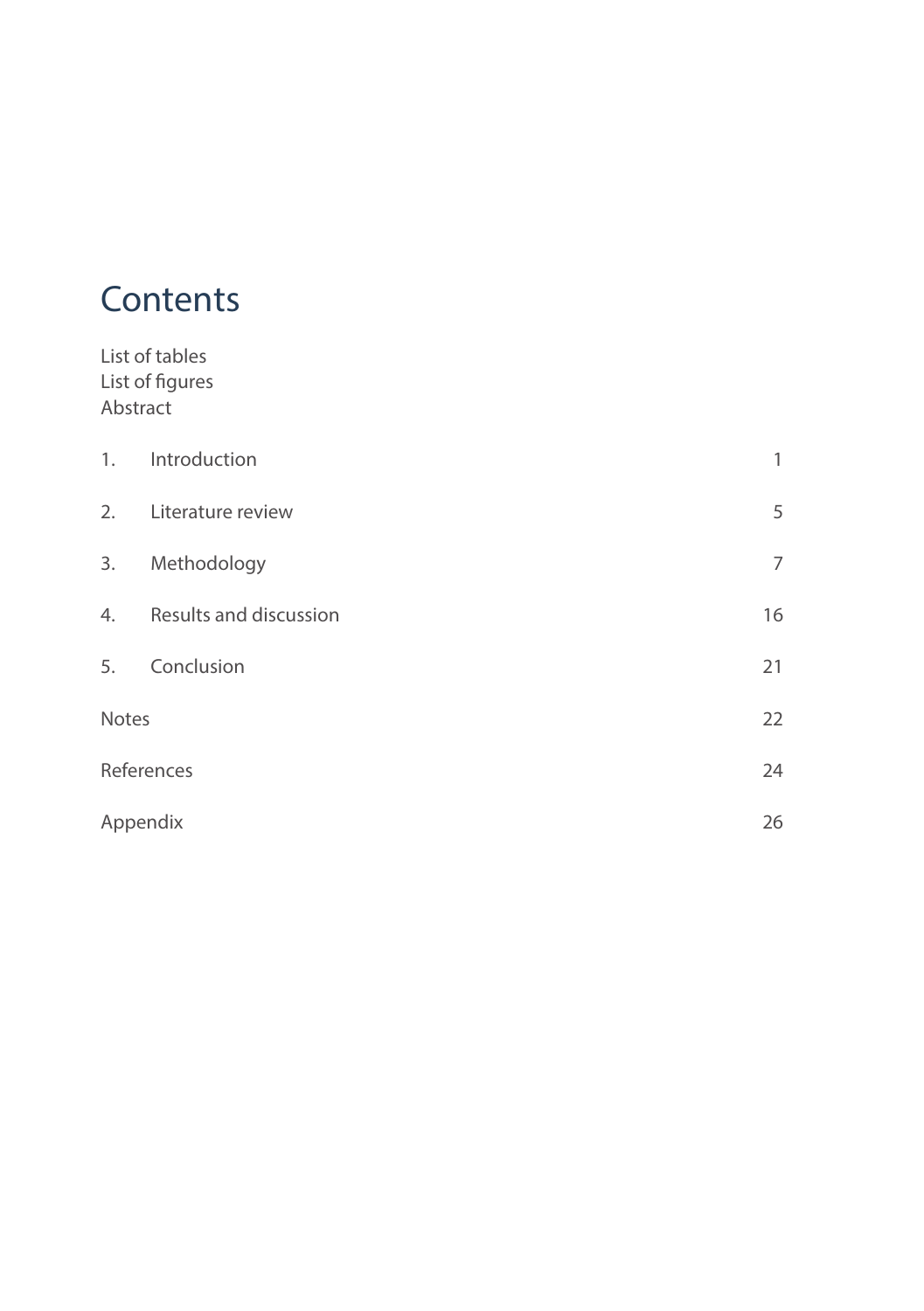# List of tables

| 1. | Innovation and SME performance in Uganda                          | 16 |
|----|-------------------------------------------------------------------|----|
|    | Appendixes                                                        |    |
| 1. | Industries surveyed within SMEs                                   | 26 |
| 2. | Variable description                                              | 27 |
| 3. | <b>Summary statistics</b>                                         | 27 |
| 4. | Missing and non-missing observations                              | 28 |
| 5. | Comparison of firms with missing and non-missing sales per worker | 29 |
| 6. | SMEs performance results controlling for firm size                | 30 |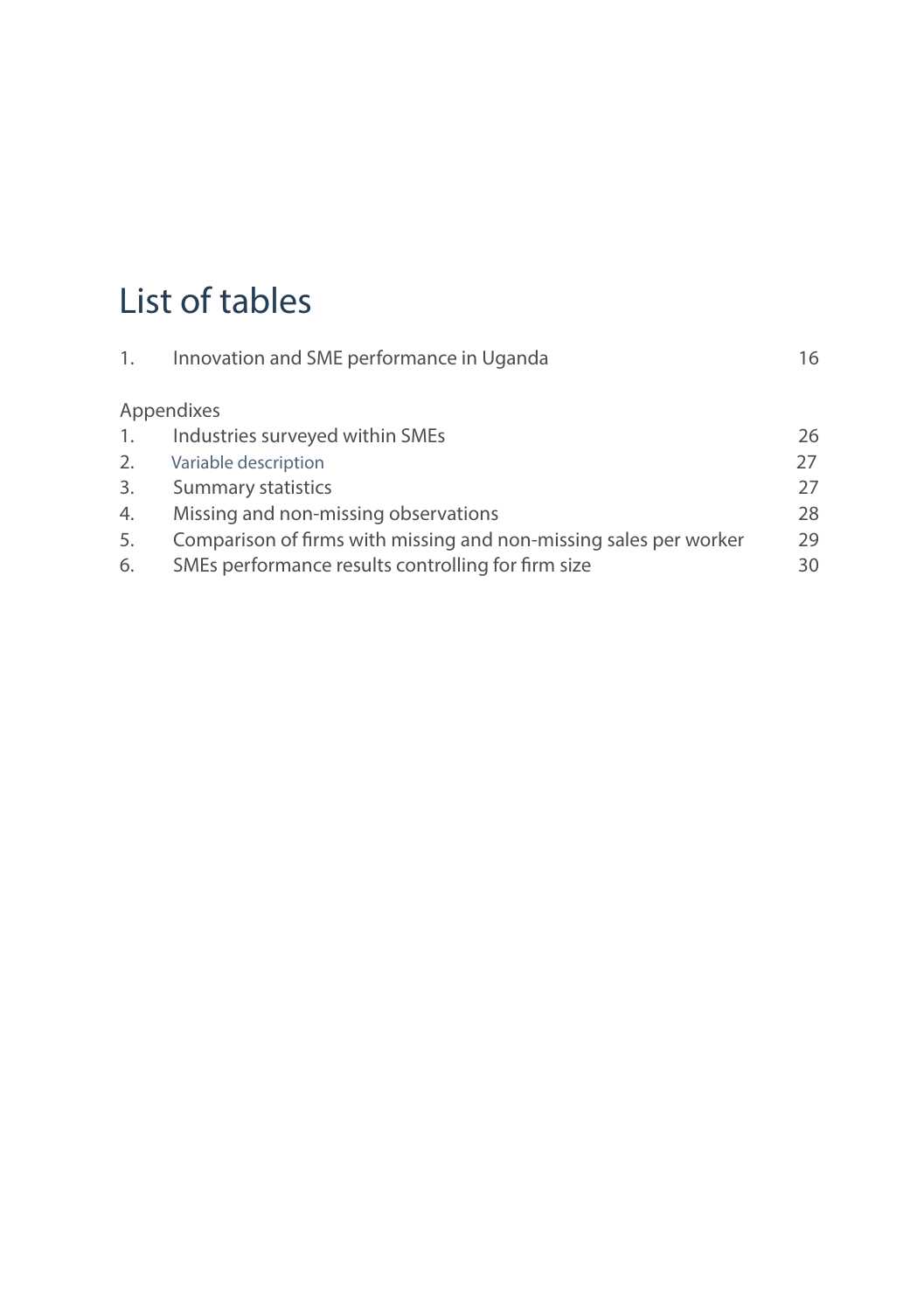# List of figures

| 1. Number of firms surveyed by activity   |    |
|-------------------------------------------|----|
| 2. Innovation and firm type               | 12 |
| 3. Firm size and location (per cent)      | 13 |
| 4. Innovation and sector characterization | 14 |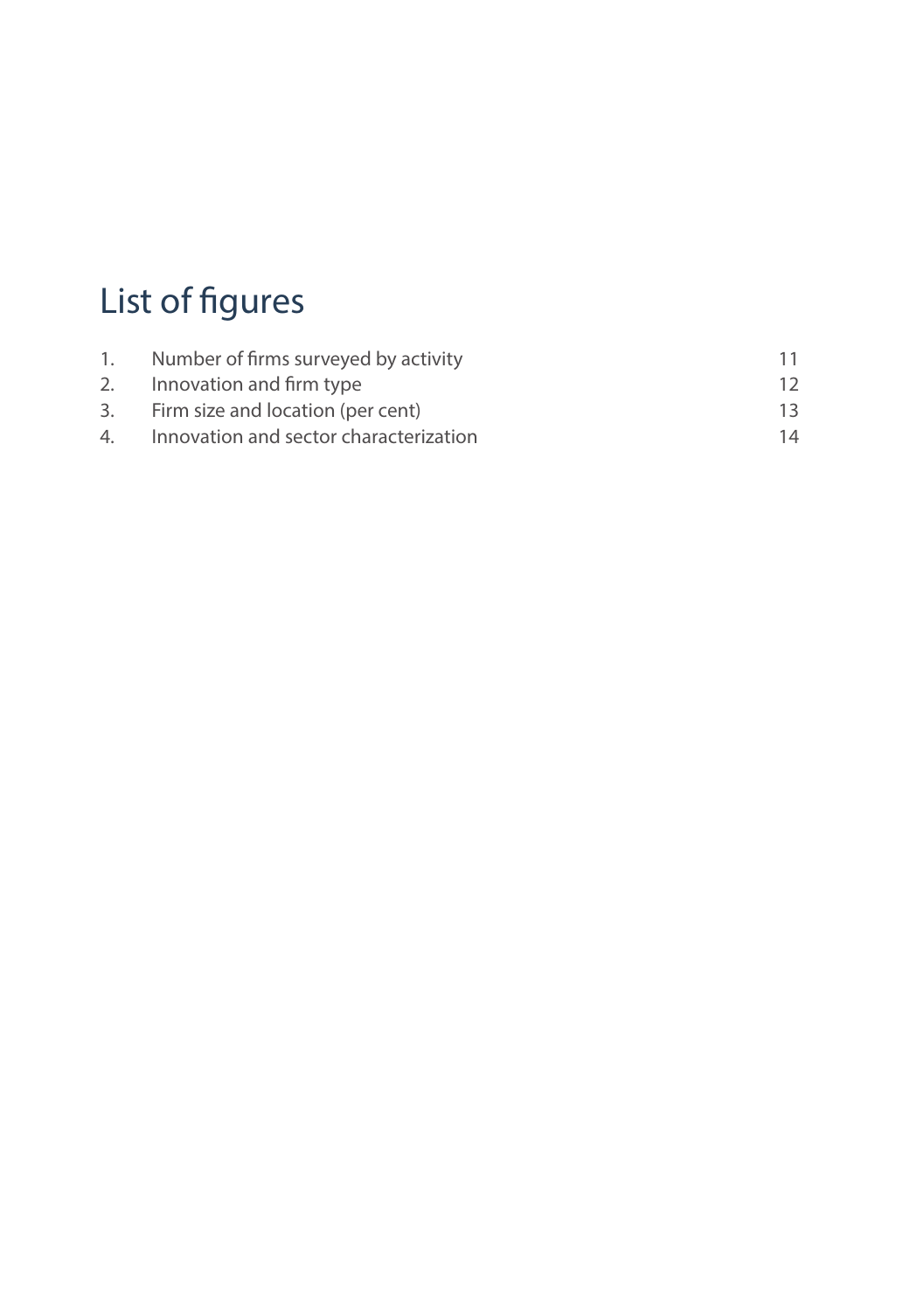# **Abstract**

Using the 2013 World Bank Enterprise Survey data for Uganda, this paper employs the quintile estimation technique to explain the relationship between innovation and firm performance in small and medium-sized enterprises (SMEs). Innovation involves the introduction of a new or significantly improved production process, product, marketing technique or organizational structure. Our results indicate that individual processing, product, marketing and organizational innovations have no impact on labour productivity as proxied by sales per worker. However, the results indicate the presence of complementarity between the four types of innovation. Specifically, the effect of innovation on sales per worker is positive when an SME engages in all four types of innovation. Even then the complementarity is weakly positive with incidences of a negative relationship when using any combination of innovations that are less than the four types of innovation. Policy-wise the results suggest that efforts to incentivize innovation should be inclusive enough to encourage all four forms of innovation.

Key words: Innovation; firm performance; business environment; Uganda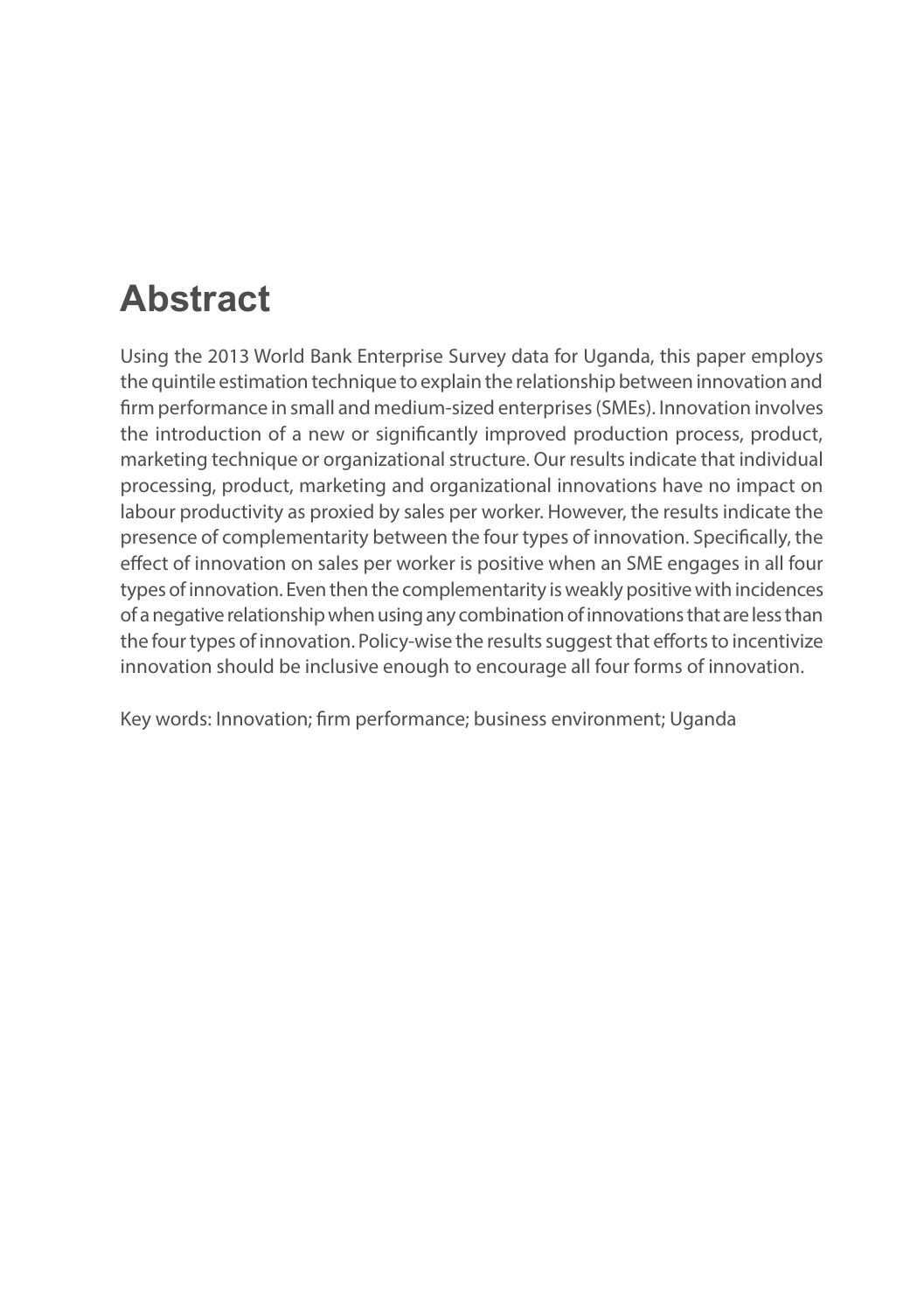## 1. Introduction

Small and medium-sized enterprises (SMEs)<sup>1</sup> can potentially play a critical role in enabling households to engage in income-generating activities, thereby making available decent employment opportunities. Also, through offering forward and backward linkages, SMEs create a space for households to participate in the economy. Backward linkages involve the supply of inputs to SMEs, while forward linkages could be buying the output from SMEs as inputs higher up the value chain. Furthermore, SMEs are partly incubators of new innovations that could enhance an economy's productivity and economic growth potential. In Uganda, for example, SMEs in the industrial, services and agricultural sectors employ about 2.5 million people (Government of Uganda, or GoU, 2011), and contribute approximately 18 per cent to the GDP (GoU, 2015). Uganda's tax-to-GDP ratio has persistently failed to rise above 13 per cent and SMEs are a potential source of revenue to enhance domestic resource mobilization, given that recent tax reforms have intensively and extensively targeted SMEs both in the formal and informal sectors.

Conscious of the role SMEs play, and in an attempt to fulfil their potential, the GoU has, among other things: 1) designed a policy instrument for SMEs with the rationale of streamlining activities in the sector to fulfil its potential (GoU, 2015); 2) set up eBiz, which is Uganda's one-stop centre for starting a business<sup>2</sup>; 3) set up a directorate of micro, small and medium enterprises (MSMEs) in the Ministry of Trade, Industry and Cooperatives, which had a budget allocation of US\$593,000 in the financial year 2016/17 towards the Industrial Cluster Programme for MSMEs<sup>3</sup>; 4) also in the financial year 2016/17, US\$593,000 was budgeted to enable the Uganda National Bureau of Standards to support MSMEs in acquiring quality marks and product certifications; 5) under the Uganda Investment Authority, an SME division has been set up with the overall goal of developing sustainable domestic investment and SMEs; and 6) supported Enterprise Uganda to adopt the Empretec model, which is designed as a one-stop capacity-building programme to provide an integrated and comprehensive range of business support services for SMEs using a hands-on approach.<sup>4</sup>

While the aforementioned efforts by GoU to enable SMEs to fulfil their potential are commendable, their success partly depends on understanding the effect of innovation on the performance of SMEs. In an attempt to partly fill that void, this paper uses the 2013 World Bank Enterprise Survey (WBES) dataset for Uganda to examine the effect of innovation on the performance of SMEs. Where innovation takes the form of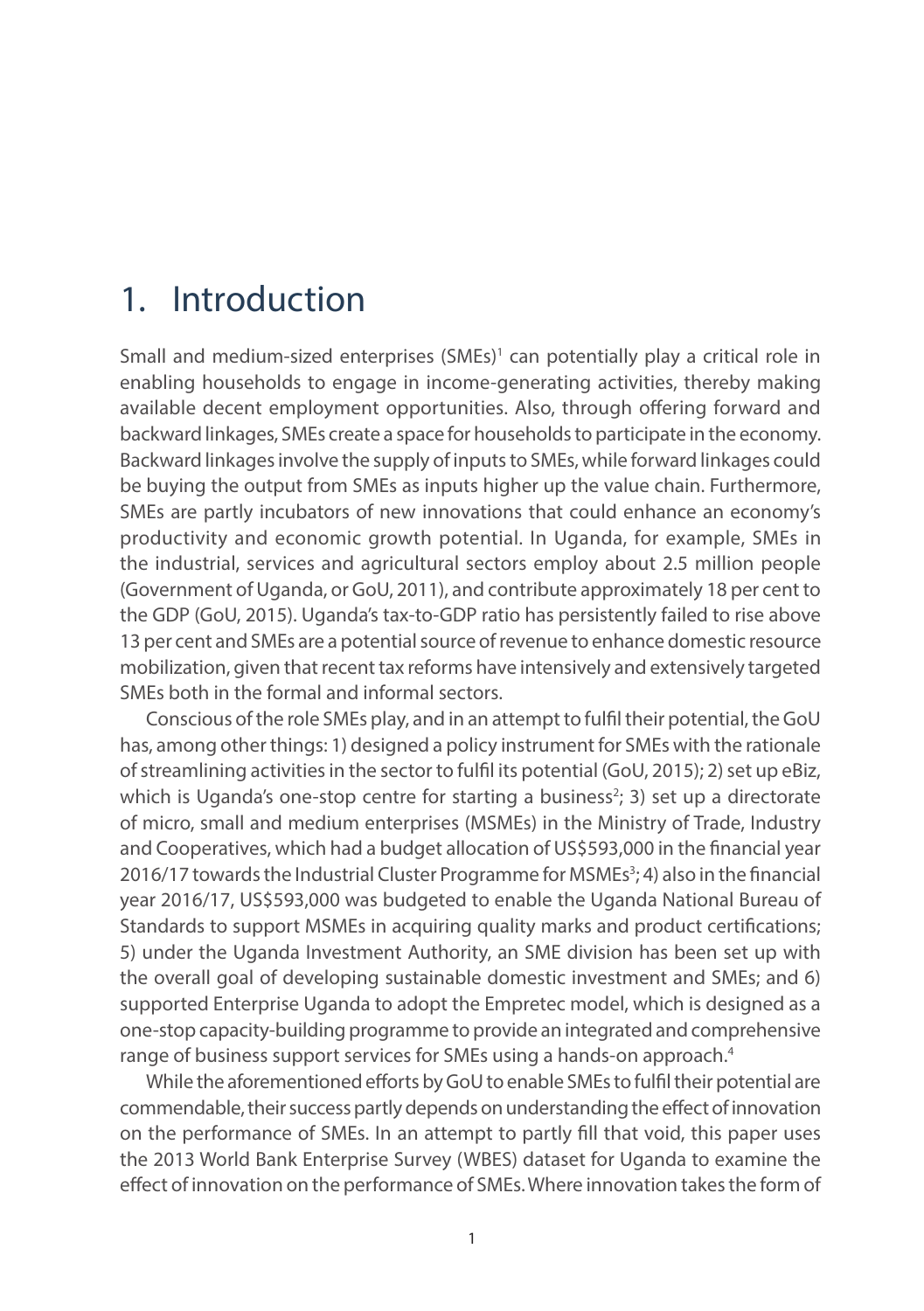product, process, marketing and/or organizational innovation<sup>5</sup>. Marketing innovation could involve improvements in product design or packaging, product promotion, product pricing or even product placement. Product innovation typically involves improving a firm's existing goods or services, or simply introducing a new product or service. Organizational innovation could involve adopting new practices or policies, or a cultural re-orientation of a firm, while process innovation involves introducing a new or significantly improved method of manufacturing or offering services. Note that the 2013 WBES dataset for Uganda is composed of 698 SMEs, of which 66% and 34% are small and medium-sized firms, respectively. The data reveal that 72% and 83% of small and medium-sized firms, respectively, engaged in innovation. Disaggregating across different kinds of innovation, 67%, 69%, 63% and 60% of the medium-sized firms are reported to have engaged in process innovation, product innovation, marketing innovation and organizational innovation, respectively.<sup>6</sup> Conversely, the data show that 53%, 59%, 53% and 43% small scale firms engaged in process innovation, product innovation, marketing innovation and organizational innovation respectively. Overall, 59%, 62%, 56% and 48% of SMEs are engaged in process innovation, product innovation, marketing innovation and organizational innovation, respectively.

Engaging in marketing innovation involves improvements in logistical, distribution and marketing methods, which should result in market expansion. Process innovation involves new, efficient production methods leading to more product output at potentially lower unit cost. Product innovation involves product modification to reflect evolving customer preferences or bringing on board a completely new product. If successful, it is likely to attract new customers. Organizational innovation involves improvements in management practices and structures, which induces management efficiency gains that should be reflected in higher product output and increased market share. Therefore, irrespective of the nature of innovation, innovation could lead to increased sales per worker (labour productivity), higher value added per worker (labour productivity) and perhaps the growth and transition of a firm from small to medium sized or, better still, to a large firm, perhaps producing for both domestic and export markets.

Indeed, there is consensus in empirical literature on the developed world that innovation enhances labour productivity (Griffith et al, 2006; Griffith et al, 2004; Mairesse and Mohnen, 2010; Mairesse et al, 2005; and OECD, 2009). However, evidence in the developing world is rather contradictory, for example, using cross-sectional data from Kenya and Tanzania, Chowdhury and Wolf (2003), who proxied innovation using information and communication technologies (ICT),7 argue that innovation dampens labour productivity and has no impact on the revenue of SMEs. Similarly, Goedhuys et al (2008) show that product or process innovation has no significant impact on labour productivity in Tanzania. Conversely, after distinguishing between formal and informal SMEs, Esselaar et al (2007), using a cross-country dataset for sub-Saharan African countries,<sup>8</sup> show that the adoption of ICT to proxy innovation enhances labour productivity in both formal and informal SMEs. The non-convergence of innovation and firm performance is equally prevalent in studies on other developing economies. For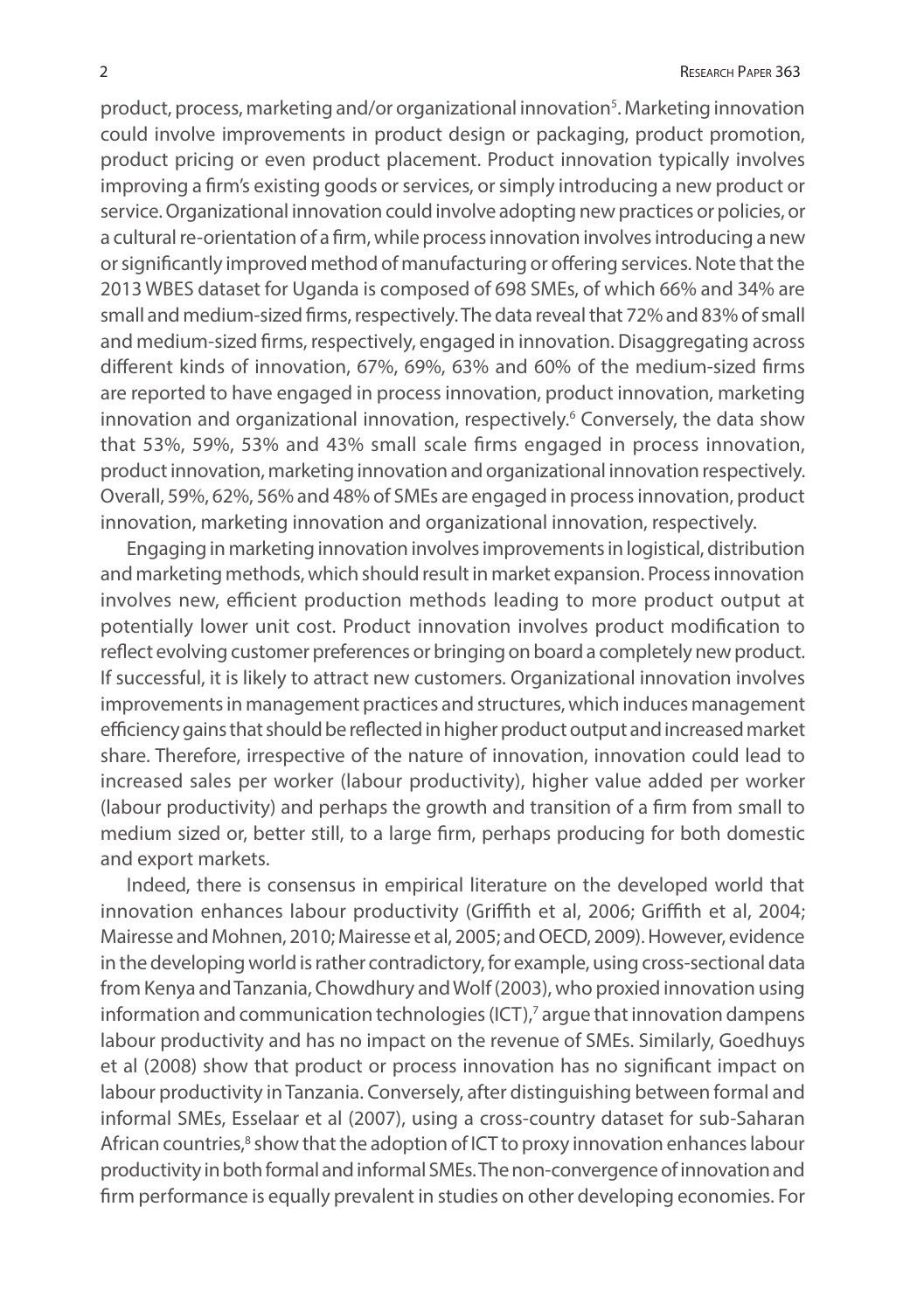example, authors of empirical studies on Latin America have argued that innovation has no impact on firm labour productivity (Perez et al, 2005; Benavente, 2006; Raffo et al, 2008; and Crespi and Zuniga 2012). Conversely, Raffo et al (2008) show that product innovation has a significant impact on labour productivity.

The lack of consensus on the relationship between innovation and labour productivity in developing economies could partly be associated with using inaccurate proxies for innovation such as ICT. In this regard, Lin and Chen (2007) argue that ICT may not be critical to firm performance, for example, when compared to organizational innovation. While in some instances, at least in Latin America, investment in research and Development (R&D) was used as a proxy for innovation, while it could be relevant to developed economics as they are at the frontier of innovation, this may not be the case for developing economies that typically engage in imitation of innovation<sup>9</sup> (Naudé et al, 2011). Investment in R&D as a proxy for innovation may not significantly impact firm performance in developing countries, but it enhances firm performance in developed economies (Crespi and Zuniga, 2012).

Our contribution to the empirical literature is through using the 2013 WBES data where innovation is measured through whether a firm introduced a new or significantly improved: 1) marketing technique, 2) organizational structure, 3) product or 4) production process in the last three years prior to the survey, to explain the relationship between innovation and labour productivity proxied by sales per worker. First, we believe that our measures of innovation are better than ICT especially when ICT is measured as the use of email, a website or having a mobile phone or fax machine to proxy innovation, as explained in Esselaar et al (2007). ICT utilization has nothing to do with things such as product, process and organizational innovation. Second, investment in R&D may not be an appropriate innovation proxy, especially for a developing country like Uganda where innovation takes place through imitation (Naudé et al, 2011). We further contribute to the empirical literature by attempting to understand whether the relationship between labour productivity (proxied by sales per worker and value added per worker) and innovation could be associated with complementarity between the different innovation types. This study compares sales per worker and valued added per worker for firms that undertook only one innovation, two innovations, three innovations and all four innovations. We envisage that the degree of complementarity increases when a firm takes on all four innovations, as labour productivity is expected to be higher than when a firm has only one or two or even three innovations.

Our results suggest evidence of complementarity across product innovation, process innovation, marketing innovation and organizational innovation. When a firm engages in the four types of innovation, the results suggest that labour productivity increases as well, especially in low-productivity firms. The relationship becomes weaker when a firm engages in any three types of innovation, and becomes insignificant when a firm engages in only one type of innovation. With respect to business environment characteristics, the paper shows that sales per worker are depressed when firms perceive corruption and tax rate to be an obstacle. Furthermore,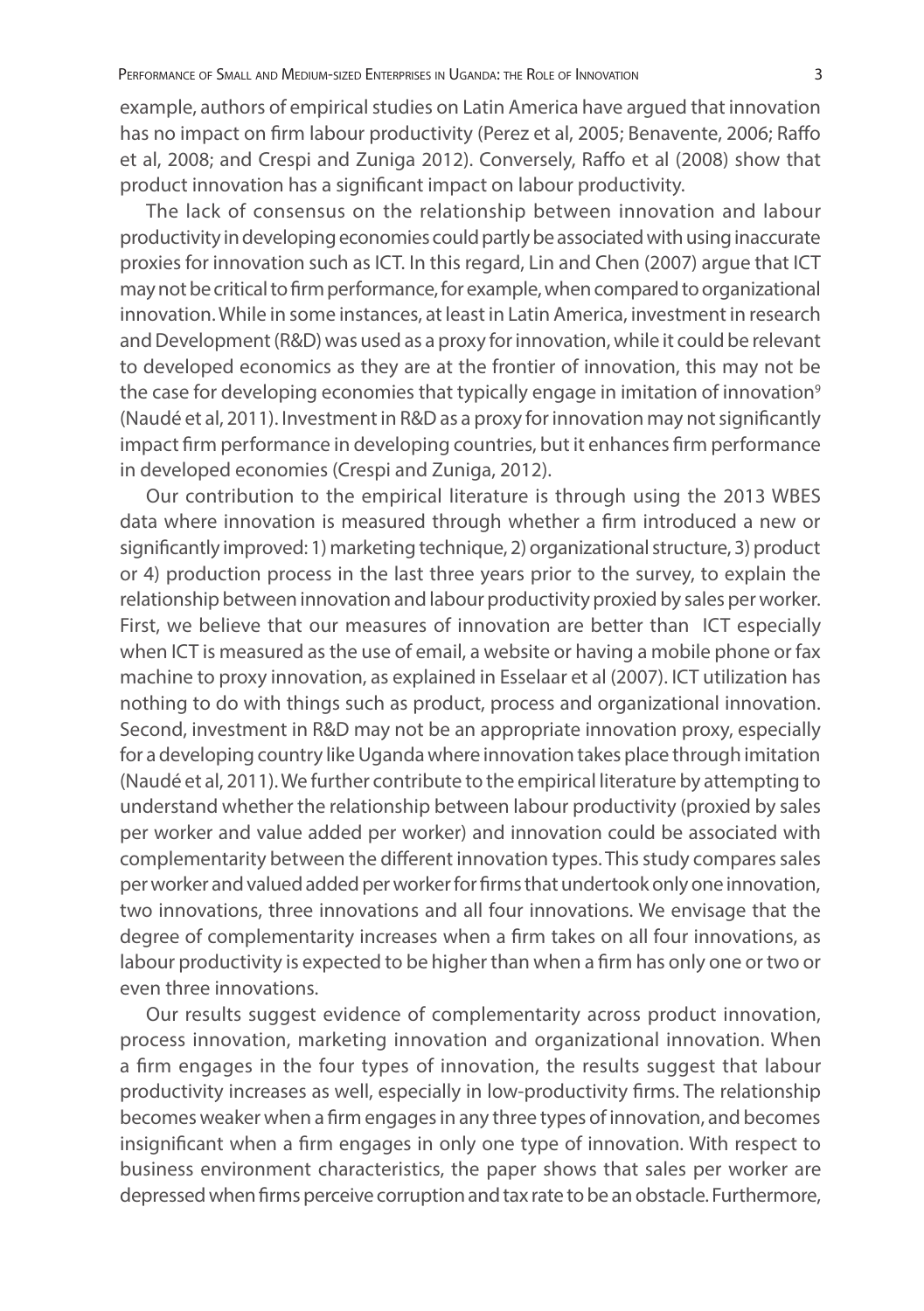when firms perceive the labour force to be inadequately educated, the sales per worker is equally compromised. In terms of firm specific characteristics, engaging in exports and utilization of ICT enhances sales per worker. Conversely, certification of a firm's product is inversely related to sales per worker.

The subsequent section is a review of the empirical literature. Section 3 presents the methodology where the empirical strategy and data characteristics are explained. Section 4 presents the results from the empirical model estimation, alongside a discussion. Finally, Section 5 presents the conclusion and policy recommendations arising from the paper.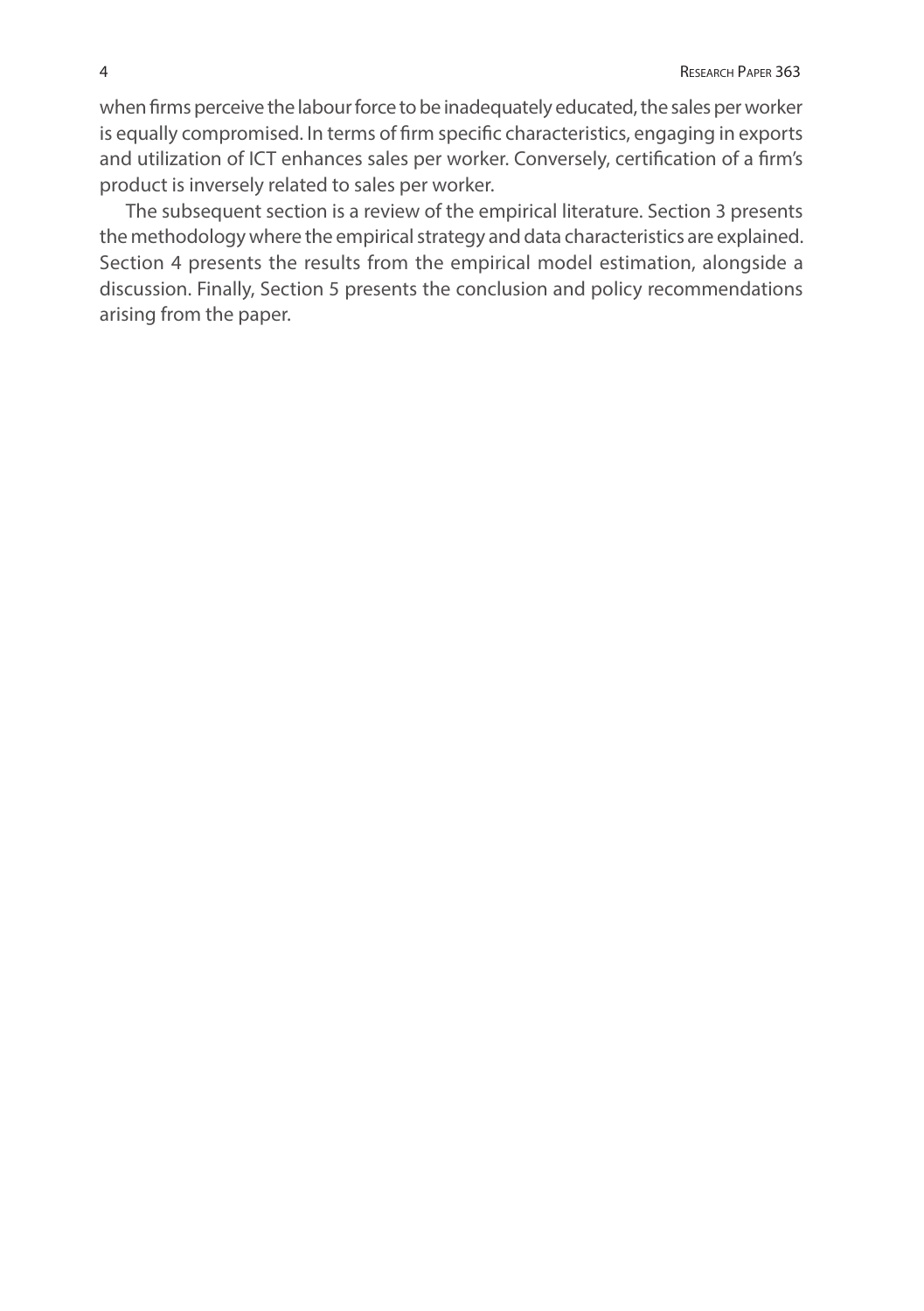## 2. Literature review

There is no consensus on the relationship between innovation and labour productivity in sub-Saharan Africa. For example, using a firm level dataset for Kenya and Tanzania, Chowdhury and Wolf (2003) find that innovation (proxied by ICT) is inversely related to labour productivity. However, with the aid of a cross-country dataset of 14 African countries, Esselaar et al (2007) argue that innovation (proxied by ICT) enhances labour productivity across both formal and informal SME firms. The contradiction in the relationship between innovation and labour productivity could partly be because administrative innovation as opposed to technological innovation, for example in ICT, is the most critical factor in explaining labour productivity (Lin and Chen, 2007). Furthermore, ICT is not a perfect match for process, organizational, product or marketing innovation. Indeed, as opposed to proxying innovation using ICT Goedhuys et al (2008), using cross-sectional firm level data on Tanzania from the World Bank Investment Climate Survey, measure innovation by whether a firm engaged in product or process innovation. Even then, engaging in product or process innovation was shown to have no significant impact on labour productivity (Goedhuys et al. 2008).

Similar studies in Latin America also show that innovation may not have a significant impact on firm productivity. For example, Raffo et al (2008), using a crosssectional dataset for manufacturing firms in Argentina, show that engaging in product innovation does not significantly impact labour productivity. Similarly, using a Mexican firm level dataset, innovation was shown to not have a significant impact on labour productivity (Perez et al. 2005). Consistent with Perez et al (2005), using Chilean firm level data Benavente (2006) shows that innovation has no impact on labour productivity. Conversely, using cross-sectional data for six Latin American countries, Crespi and Zuniga (2012) show that engaging in product or process innovation enhances labour productivity. Similarly, Raffo et al (2008), using cross-sectional data for manufacturing firms in Brazil and Mexico, argue that product innovation enhances labour productivity.

The non-convergent relationship between innovation and firm performance in the developing world is in contrast to the consensus in literature on the developed world in which innovation is argued to enhance labour productivity (Griffith et al, 2006; Griffith et al, 2004; Mairesse and Mohnen, 2010; Mairesse et al, 2005; and OECD, 2009). This perhaps suggests that there is room to explore further the innovationlabour productivity relationship in developing countries. It is in that regard that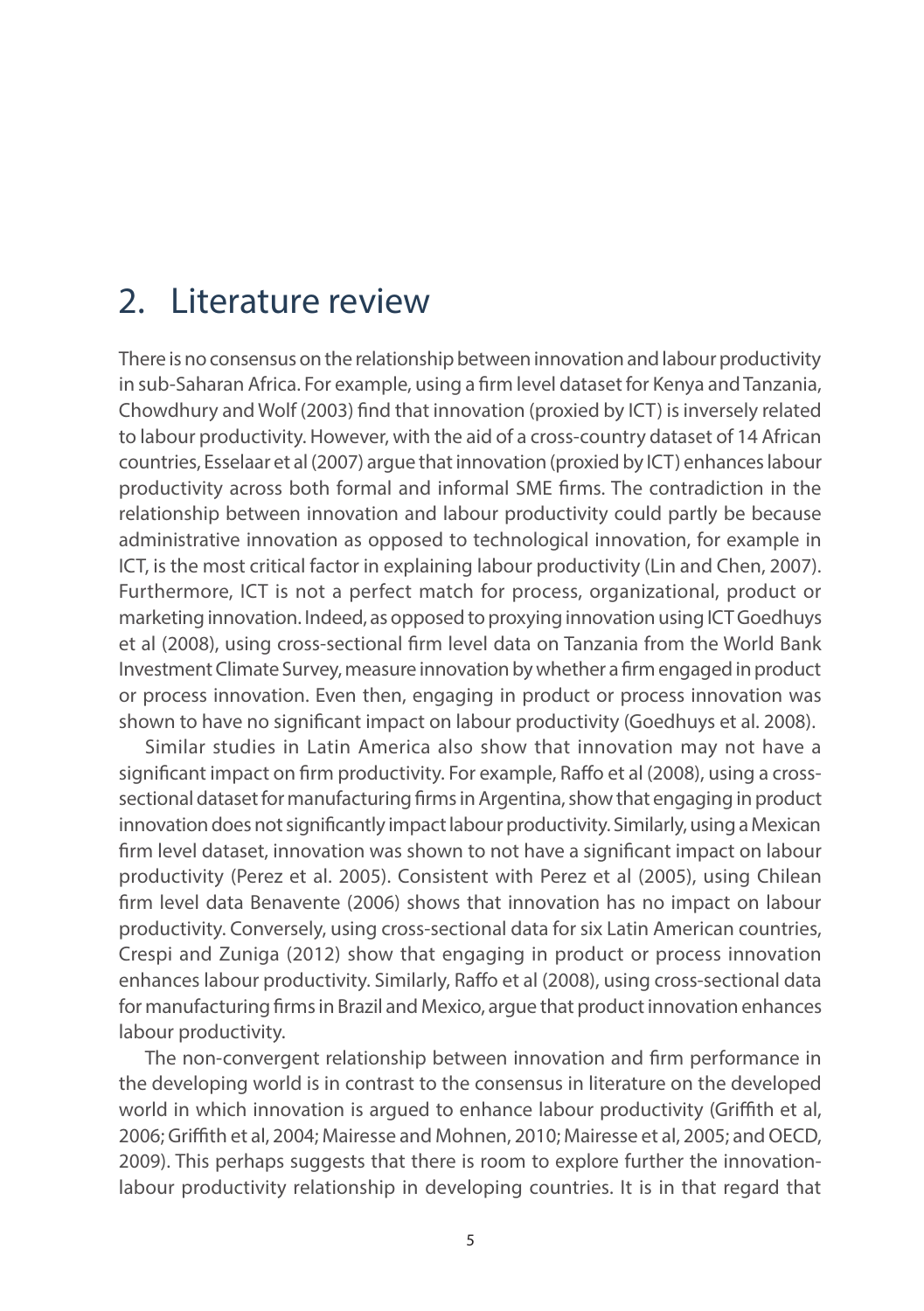this paper undertakes to explain the relationship between innovation and labour productivity using the 2013 WBES data for Uganda. Consistent with Lin and Chen (2007), we measure innovation using data on whether a firm engaged in process, organizational, product and/or marketing innovation, as opposed to ICT utilization, which Chowdhury and Wolf (2003) and Esselaar et al (2007) used in explaining labour productivity in East Africa and sub-Saharan Africa, respectively. We further contribute to the empirical literature by exploring the potential of complementarity between process, product, marketing and organizational innovations and their relationship with labour productivity.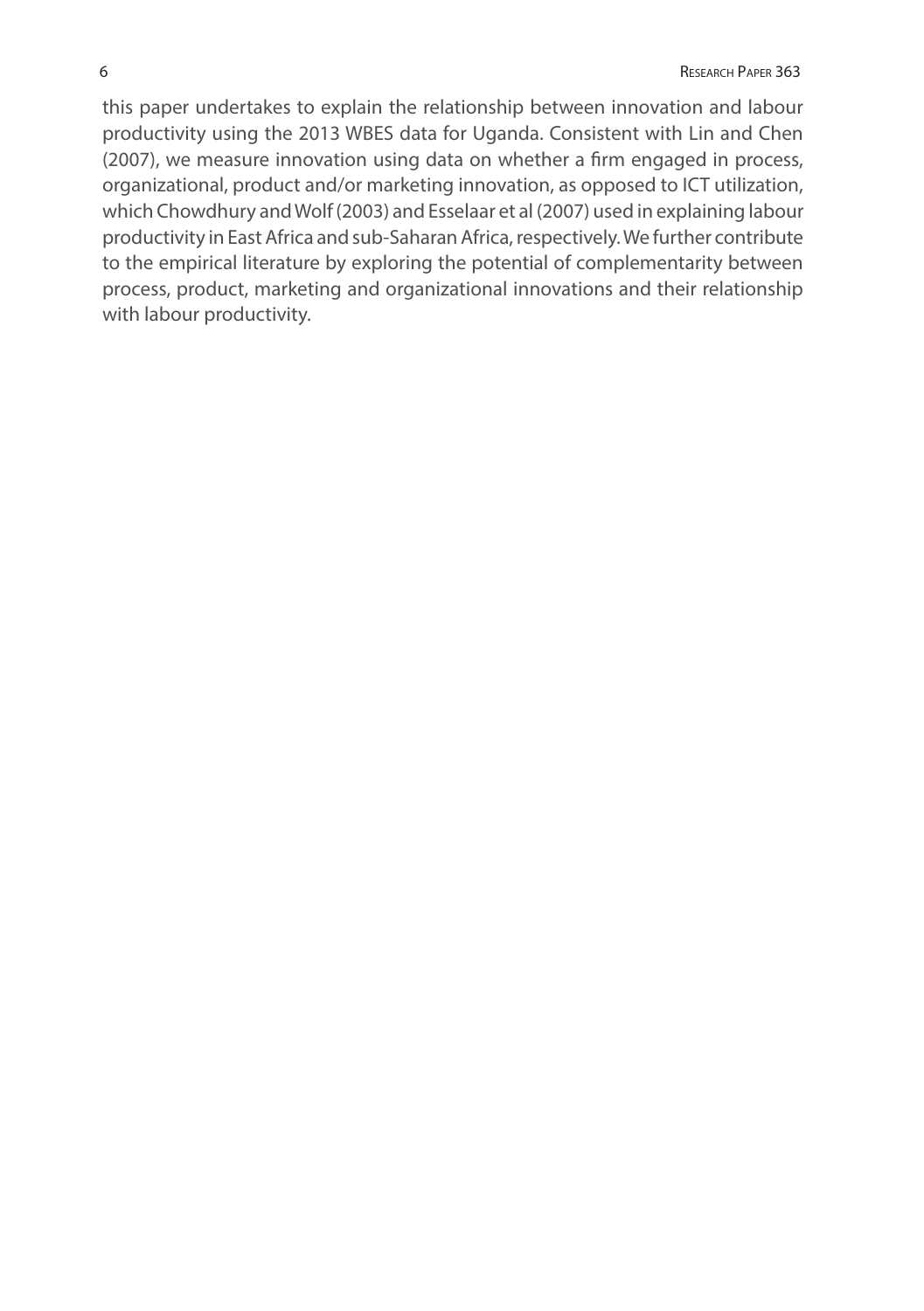### 3. Methodology

### Empirical strategy

Our analysis of the relationship between labour productivity and innovation assumes that innovation enters the production function as an input, and as in Lachenmaier (2007), we control for an additional observable variable  $X_{ij}$  and the non-observable random variable  $\varepsilon_{ij}$  of firm *i* in sector *j* (Equation 1).

$$
Q_{ij} = f\left[Innov_{ij}, X_{ij}, \varepsilon_{ij}\right]
$$
 (1)

where  $i$  and  $j$  index the firm and sector, respectively. *Innov* is a categorical variable that captures the number of innovations undertaken by a firm, that is no innovation, one innovation, two innovations, three innovations and four innovations.  $Q_{ij}$  denotes firm  $i'$ s labour productivity in sector *j* as proxied by sales per worker and valued added per worker.

We hypothesize that innovation has a positive association with labour productivity. An increase in labour productivity, corresponding with the adoption of innovation if all other inputs are constant, is defined as a "direct" effect of innovation on labour productivity. Therefore, it can generally be expected that an increase in labour productivity could result from the direct effect of innovation. Specifically, innovation is likely to result in reduced production or operational costs, for example a leaner workforce may lead to price reductions by the firm, which in turn increases firm sales and, therefore, leads to higher labour productivity.

However, whether a firm can gain more sales and, therefore, increase labour productivity as a result of adopting innovation depends on its market share and thus its initial monopolistic position. Note that an innovating firm with a high market share is likely to charge a higher product price, potentially resulting in more sales revenue, leading to higher labour productivity. Conversely, if an innovating firm has a small market share it is likely to benefit less, especially with the emergence or presence of existing highly competitive firms. This is because even with innovation the firm with a small market share has no power to influence prices in an already competitive product market thus rendering sales unchanged, which undermines changes in labour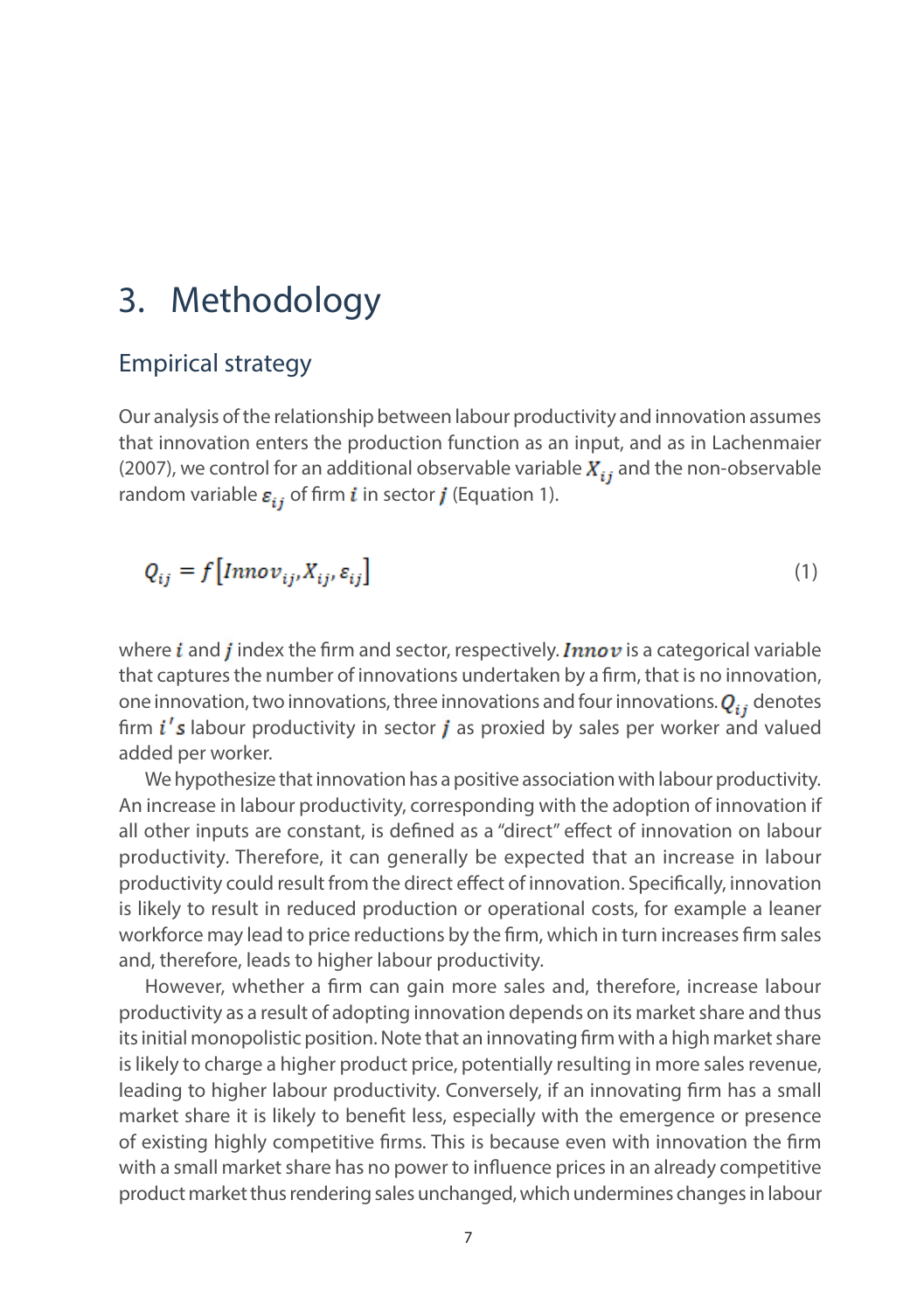productivity. Also, if a firm introduces a new or improved product that is not successful, perhaps because the new product is not accepted by the market or new processes do not result in the desired cost reduction, the innovation is likely to inversely affect labour productivity.

The preceding discussion suggests that the effect of innovation on labour productivity is indeterminate. Thus, one should expect that as a result of complementarity effects, innovation at firm level will produce alternative outcomes depending on the characteristics of the firm, in conjunction with auxiliary factors. Also, the different types and quality of innovation may vary in firms and have divergent effects on labour productivity, whether positive or negative. Understanding the relationship between labour productivity and innovation activity could provide useful insights for a firm's management towards enabling efficient resource allocation.

Therefore, to investigate the relationship between innovation and labour productivity, we employ quintile regression techniques. Quintile regression is preferred over the standard least-squares method for this analysis for a number of reasons. First, unlike OLS that is prone to outliers, quintile regression results are characteristically robust to outliers and heavy-tailed distributions. As noted by Buchinsky (1994), the quintile regression solution  $\hat{\beta}$  is invariant to outliers of the dependent variable that tend to  $\pm \infty$ . Also, unlike a conventional regression that focuses on the mean, quintile regressions are able to describe the entire conditional distribution of the dependent variable. In the context of this study, SMEs have different levels of labour productivity that are of interest in their own right. We therefore don't want to dismiss firms with low labour productivity or high labour productivity as outliers. Nonetheless, we believe it would be worthwhile to study them in detail by calculating coefficient estimates at various quintiles of the conditional distribution. In addition, quintile regressions avoid the restrictive assumption that the error terms are identically distributed at all points of the conditional distribution. Relaxing these assumptions implies an accommodation of firm heterogeneity in SMEs so that the estimated slope parameters vary at different quintiles of the distribution. From Equation 1, the quintile model follows that of Koenker and Bassett (1978) and is given as:

$$
Q_{ij} = X'_{ij}\beta_{\theta} + \varepsilon_{ij} \text{ with } Quant_{\theta}[Q_{ij}|X_{ij}] = X'_{ij}\beta_{\theta} \tag{2}
$$

In Equation 2,  $Q_{ij}$  denotes firm  $i's$  labour productivity in sector  $j$  as proxied by sales per worker and value added per worker,  $X_{ij}$  is a vector of regressors of firm *i* in sector j,  $\beta$  is the vector of parameters to be estimated and  $\varepsilon_{ij}$  is a vector of residuals.  $\mathit{Quant}_{\theta}(Q_{ij}|X_{ij})$  denotes the  $\theta^{th}$  conditional quintile of  $Q_{ij}$  given  $X_{ij}$ . Where  $0 < \theta < 1$ , the following problem is solved:

$$
\frac{Min}{\beta} \frac{1}{n} \Big\{ \sum_{ij, Q \geq X'_{ij\beta}} \theta \Big| Q_{ij} - X'_{ij\beta} \Big| + \sum_{ij, Q < X'_{ij\beta}} (1 - \theta) \Big| Q_{ij} - X'_{ij\beta} \Big| \Big\} = \frac{Min}{\beta} \frac{1}{n} \sum_{ij=1}^{n} \rho_{\theta} \left( \varepsilon_{\theta_{ij}} \right) (3)
$$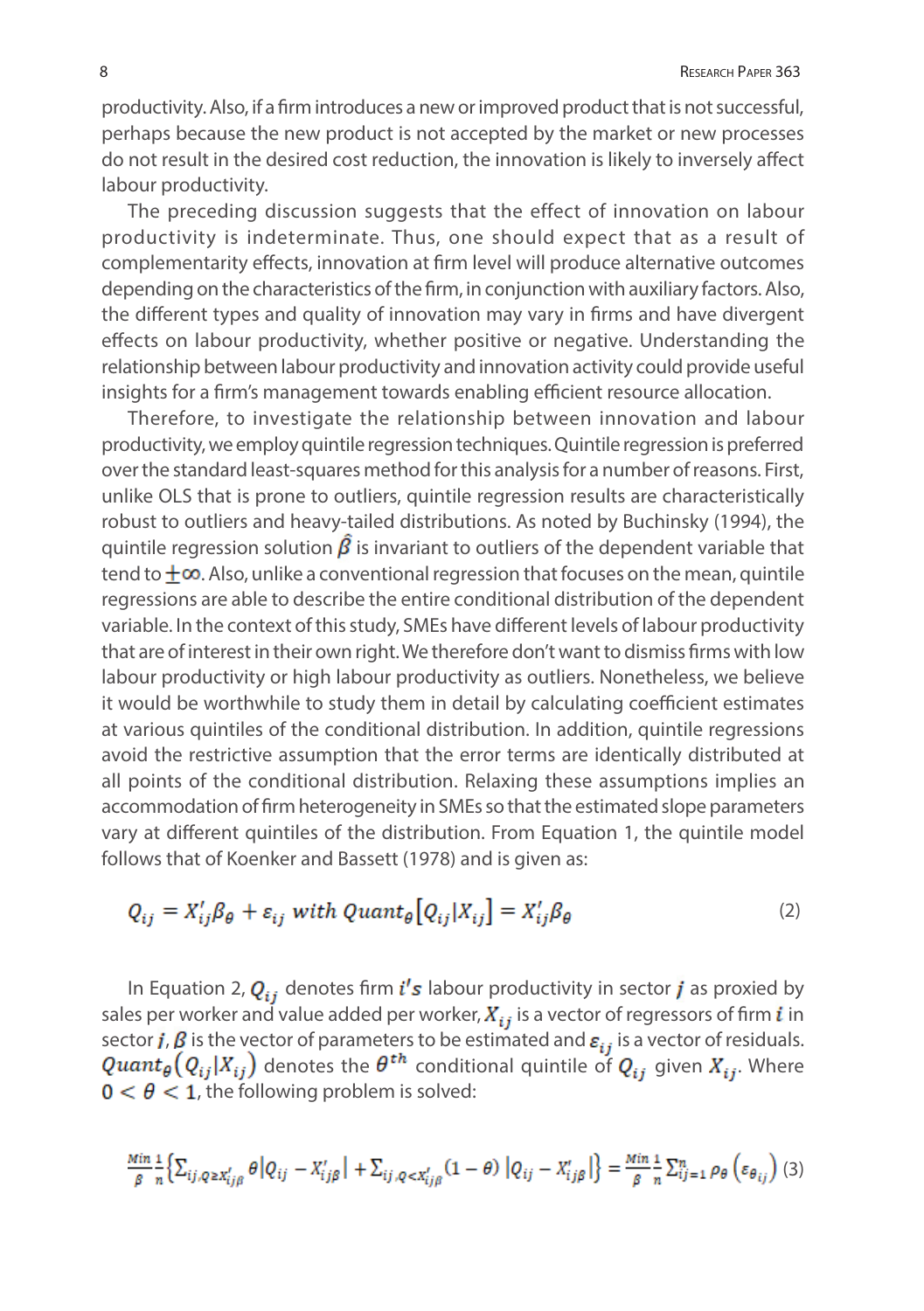In Equation 3,  $\rho_{\theta}$ (.) $\rho_{\theta}$ (.) denotes the model check function and this is defined in the following expression as:

$$
\rho_{\theta}\left(\varepsilon_{\theta_{ij}}\right) = \begin{cases} \theta \varepsilon_{\theta_{ij}} & \text{if } \varepsilon_{\theta_{ij}} \ge 0\\ (\theta - 1) \varepsilon_{\theta_{ij}} & \text{if } \varepsilon_{\theta_{ij}} < 0 \end{cases}
$$
\n(4)

From Equation 4, we note that as  $\theta$  increases continuously from 0 to 1, one is able to trace the entire conditional distribution of  $Q$ , conditional on  $X$  when Equation 4 is solved using linear programming techniques.

To, therefore, examine the impact of innovation on labour productivity in line with the reviewed literature, the following empirical model is estimated:

$$
Q_{ij} = \beta_0 + \beta_1 Innov_{ij} + \beta_2 Z_{ij} + \beta_3 X_{ij} + \beta_4 \delta_{ij} + \beta_5 \gamma_{ij} + \varepsilon_{ij}
$$
\n<sup>(5)</sup>

where,  $Q$  is a measure of labour productivity; **Innov** is a categorical variable that captures the number of innovations undertaken by a firm that is no innovation (Innovation\_0), one innovation (Innovation\_1), two innovations (Innovation\_2), three innovations (Innovation\_3) and four innovations (Innovation\_4) where no innovation is the reference category; X is a vector of business climate characteristics that is land access, labour education, credit access, electricity supply, corruption and tax rate;  $Z$  is a vector of firm characteristics such as firm age, experience, gender, ICT, certification and export;  $\gamma$  captures regional fixed effects;  $\delta$  captures sectoral fixed effects; and  $\varepsilon$ are error terms that are assumed to be identically and independently distributed.

Note that out of a dataset of 698 observations the dependent variables "sales per worker" and "value added per worker" as proxies for labour productivity have 247<sup>10</sup> and 570 missing values, respectively (see Appendix 4). The existence of missing values from the dependent variables suggests a risk of selection bias in estimation; this is because the missing values are generated through a non-random process. To address the risk of selection, first we omit estimating the relationship between value added per worker as an alternative proxy for labour productivity and its covariates as there are too many missing value added per worker values.

However, with regard to labour productivity as proxied by sales per worker, we first examine the pattern of those that are missing, and how frequently this occurs in our variables of interest. It was established that only 347 firms have non-missing values among all the variables of interest, excluding value added per worker<sup>11</sup> and labour cost.12 We further generate variable m\_sales per worker, which takes a value of '1' for a firm where the value of sales per worker is missing, otherwise '0'. Therefore, following Svensson (2003) and Mawejje and Okumu (2016), we attempt to understand whether firms with missing or non-missing sales per worker values differ significantly across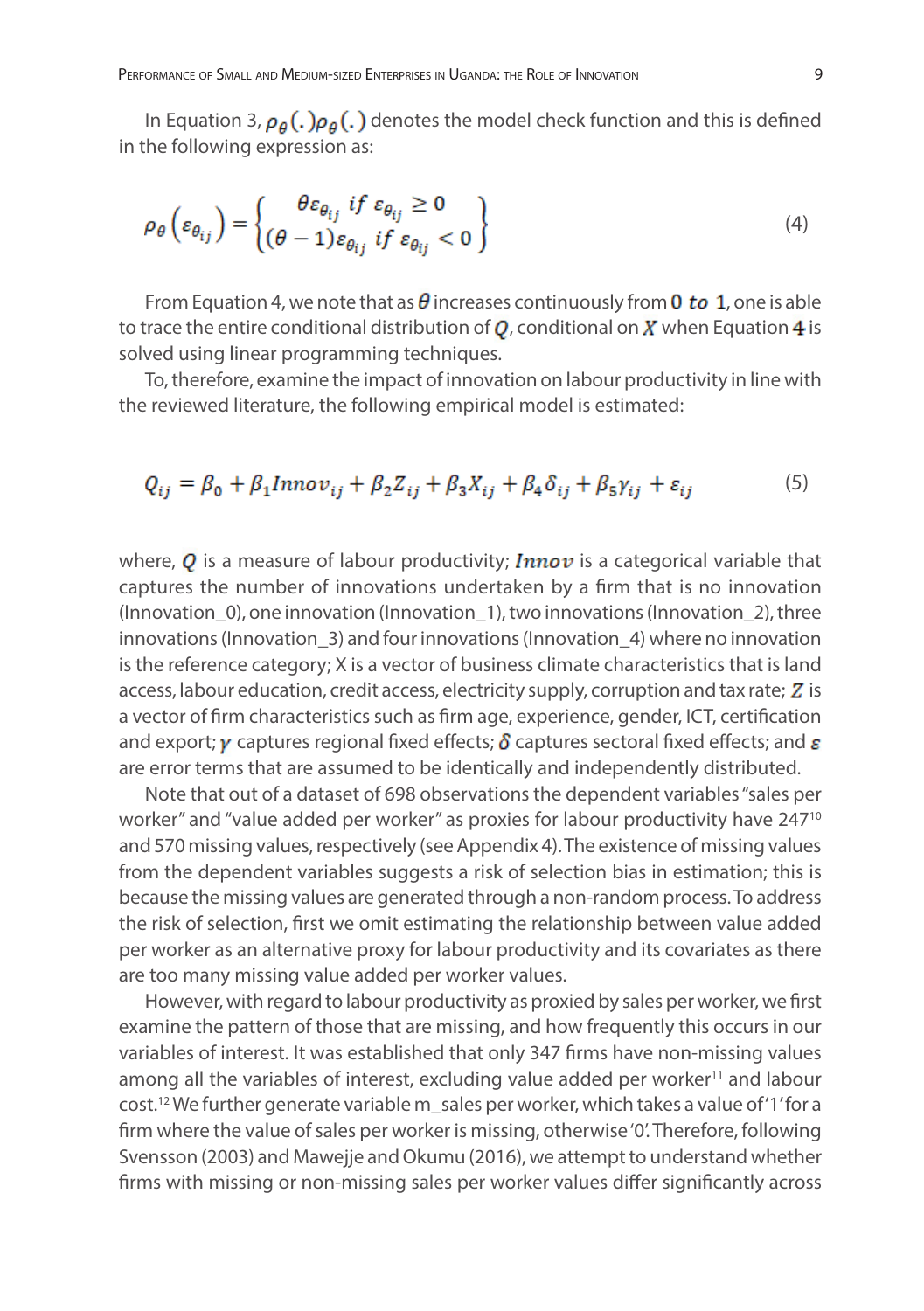observed firm characteristics such as: Age, Experience, Certification, Labour cost<sup>13</sup>, Export, Innovation 0, Innovation 1, Innovation 2, Innovation 3 and Innovation 4. We thus estimate logit models where these firm characteristics are the independent variables while m\_sales per worker is the dependent variable (Appendix 5). From the missing variable models 1 (logit coefficients) and 2 (odds ratio), there is no evidence that firms missing the sales per worker values differ significantly in light of observable characteristics when compared to firms that do have sales per worker values. We therefore proceed to analysing the relationship between firm sales per worker and its covariates.

### Descriptive statistics

This study uses the 2013 WBES data for Uganda, which was collected between January and August 2013. The survey employed a stratified random sampling technique in order to: 1) eliminate biased estimates for the entire population; 2) eliminate biased estimates for different subdivisions of the population with a given degree of informed precision; 3) ensure that different sectors are well represented in the final sample; and 4) benefit from the precision associated with population estimates in stratified sampling as opposed to simple random sampling techniques, among other things. The survey was based on a sampling framework obtained from the Uganda Bureau of Statistics. In terms of stratification, the survey employed three levels of stratification, that is: region, size and industry. Specifically, in terms of region, the survey was undertaken in Jinja (central Eastern Uganda), Kampala (city in central Uganda), Lira (Northern Uganda), Mbale (Eastern Uganda), Mbarara (Western Uganda) and Wakiso (Central Uganda). In terms of size, the survey covered small, medium and large enterprises. Small enterprises comprised firms with five to 19 employees and medium enterprises compromised firms with 20 to 99 employees, while large firms had 100+ employees. The data were collected only from formal (registered) companies with five or more employees.

For this study, a sample of 698 SMEs is used, of which 324 SMEs were surveyed in the manufacturing sector that included: food, textiles, garments, tobacco, leather, wood, paper, publishing, printing and recorded media, refined petroleum products, chemicals, plastics and rubber, non-metallic mineral products, basic metals, fabricated metal products, machinery and equipment, electronics, precision instruments, transport machines, furniture and recycling (see Figure 1 and Appendix 1). Within the manufacturing sector, the number of small and medium-sized firms totalled 180 and 144, respectively. While the service sector had a total of 374 firms surveyed, which included: retail, wholesale, information technology (IT), hotels and restaurants, services of motor vehicles, construction and transport, among other things (see Figure 1 and Appendix 1). Specifically, 280 and 94 small and medium-sized firms were surveyed, respectively.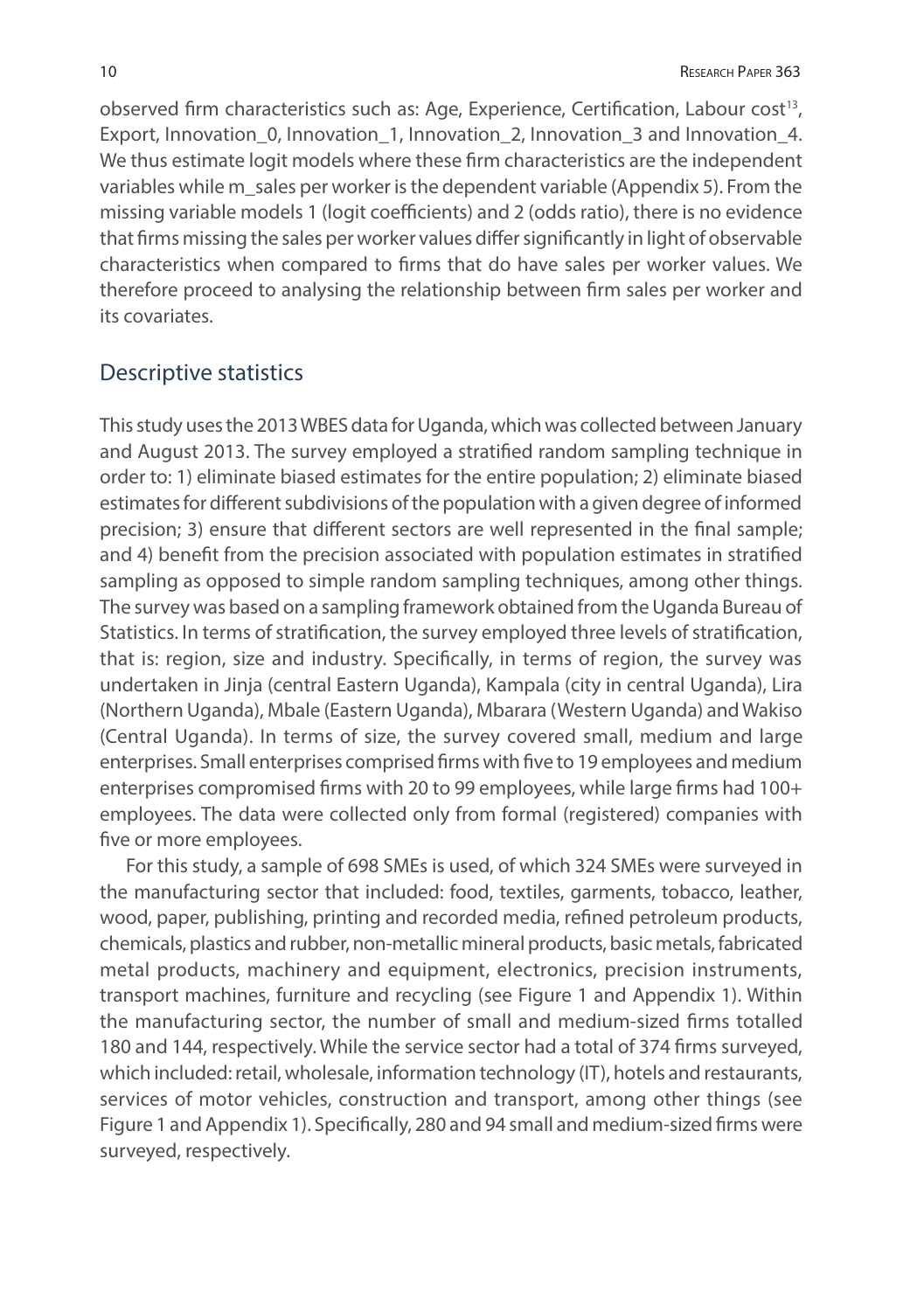#### Figure 1: Number of firms surveyed by activity



Source: World Bank, 2013

In order to describe the data nationally, the observations were scaled to the population using the median weight. With the median weighting there are 6,607 SMEs, of which 5,709 and 898 are small and medium-sized firms, respectively. Also, 79% and 92% of small and medium-sized firms, respectively, undertook at least one kind of innovation while on aggregate 81% of SMEs undertook some innovation (Figure 2). Specifically, across the different kinds of innovation, medium-sized firms engaged in more innovation compared to smaller firms (Figure 2).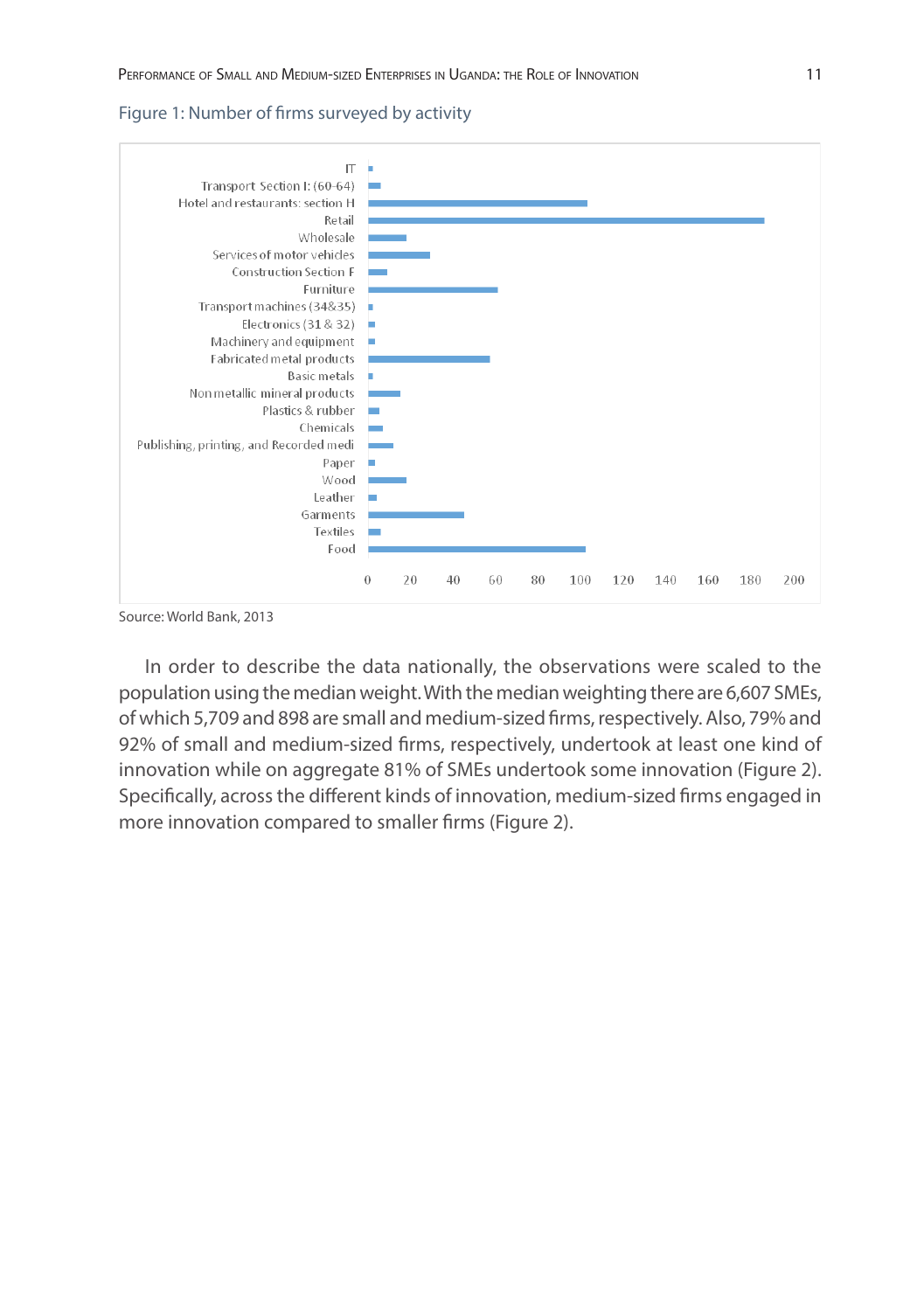

#### Figure 2: Innovation and firm type

Source: World Bank, 2013

Overall, medium-sized firms innovated more across the different types of innovation than smaller firms. Indeed, 70% of medium-sized firms engaged in all four innovation types compared to only 27% of small-sized firms, while small-sized firms were more selective about which kind of innovation to undertake. More smallsized firms engaged in one or two or three innovations than medium-sized firms. Aggregately, 32%, 18%, 19%, 13% and 19% of SMEs engaged in four, three, two, one and zero innovations, respectively (Figure 2).

Most of the firms, 72% of SMEs, are located in Kampala, followed by Wakiso, Jinja, Mbale, Mbarara and Lira with 12%, 5%, 4%, 3% and 2%, respectively. Disaggregating medium and small-sized firms, the aforementioned trend with Kampala having the highest number of firms is maintained, followed by Wakiso, Jinja, Mbale, Mbarara and Lira, respectively (Figure 3).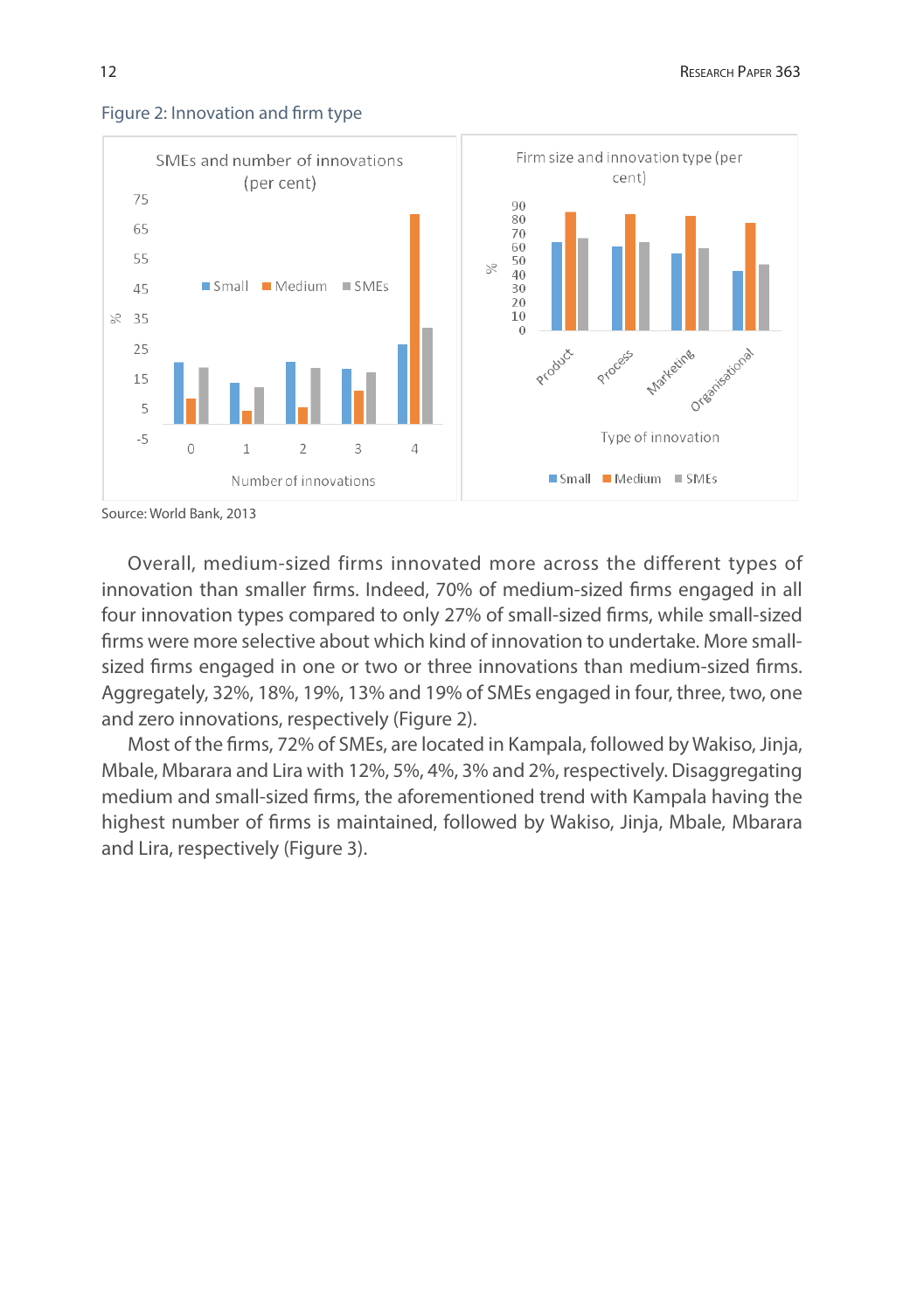

Figure 3: Firm size and location (per cent)

Source: World Bank, 2013

Eighty per cent of SMEs are in the service sector. Furthermore, 87% and 85% of the SMEs in the service and manufacturing sectors, respectively, are classified as small. In light of the sectoral distribution of innovation, firms in both the service and manufacturing sectors are engaged in some form of innovation (see Figure 4). Specifically, even while firms in the service sector innovated more than firms in the manufacturing sector, across the two sectors innovation was undertaken most in the introduction of new or significantly improved products<sup>14</sup> followed by process innovation, and then marketing innovation and organizational innovation (Figure 4). Overall, 16% of service sector firms did not undertake any innovation, otherwise they undertook at least one innovation with most firms undertaking at least four innovations. With regard to manufacturing firms, 32% did not undertake any innovation. Otherwise 12%, 28%, 11% and 18% of manufacturing firms, respectively, undertook one, two, three and four innovations (Figure 4).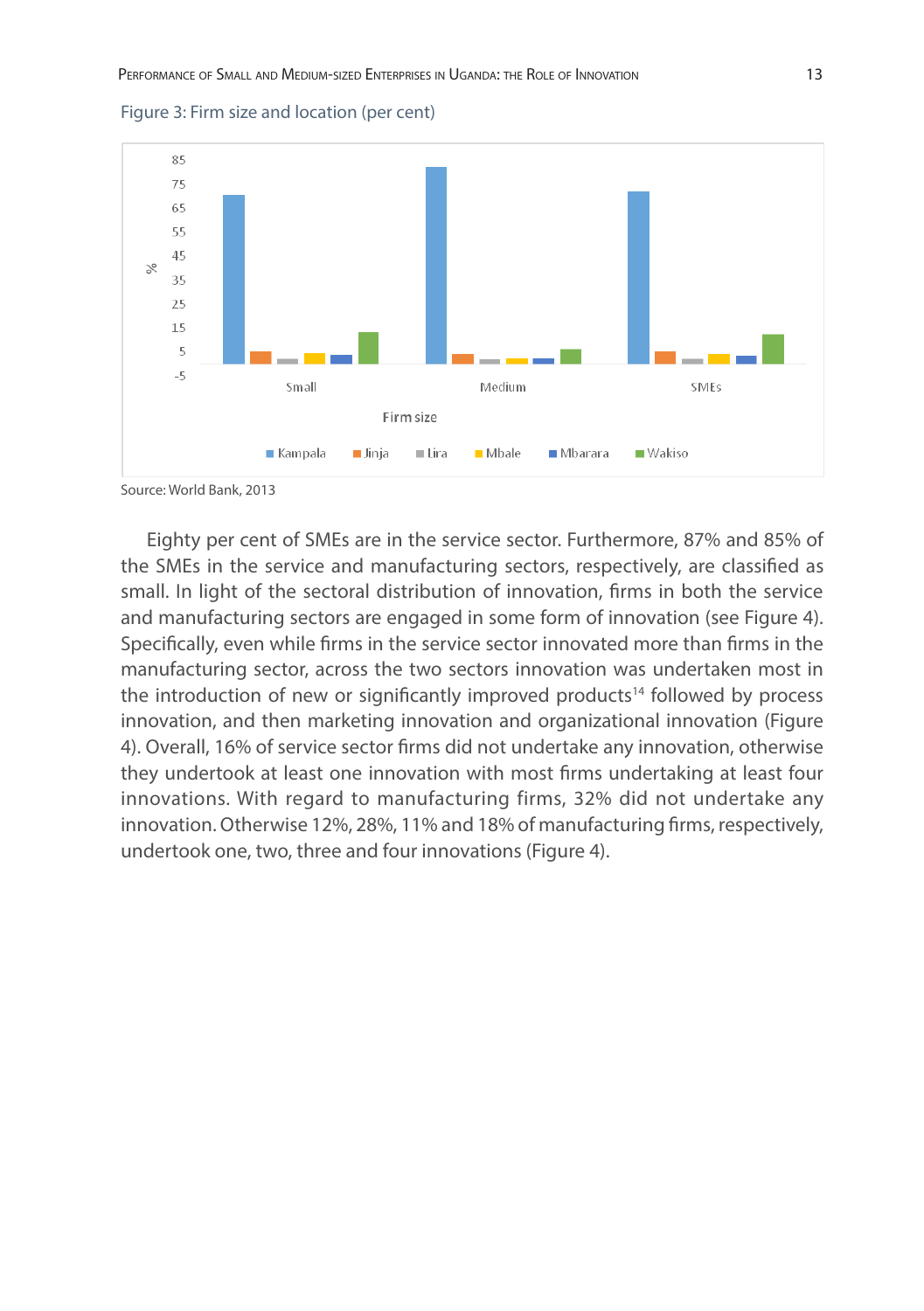

#### Figure 4: Innovation and sector characterization

Source: World Bank, 2013

### Variable description

For purposes of empirical estimation weights are not used, and as such the subsequent variable description is entirely based on the data sample as is done in econometric analysis. Labour productivity as proxied by sales per worker is measured as a firm's total annual sales in the fiscal year prior to the survey divided by the number of permanent full time employees at the firm in the fiscal year prior to the survey. The mean labour productivity is 329 million Uganda Shilling (USh). The minimum and maximum labour productivity is USh24,000 million and USh39,000 million, respectively. On average, Lira has the highest labour productivity (USh848 million) while, on average, Jinja has the lowest labour productivity (USh19 million). Kampala, which is both the capital and main commercial city, has an average labour productivity of USh430 million. However, in the estimation we consider labour productivity in logarithms to avoid using labour productivity in levels as this would increase heterogeneity effects in the distribution. That is, by using logarithms we re-scale the effects, thus avoiding such amplification. The data characteristics of labour productivity in logarithms are captured in Appendix 3.

**Innov** is a categorical variable that captures the number of innovations undertaken by a firm, that is no innovation (Innovation\_0), one innovation (Innovation\_1), two innovations (Innovation 2), three innovations (Innovation 3) and four innovations (Innovation\_4). Innovation\_0. Specifically, Innovation\_0 captures firms that did not undertake any innovation in the 3 years prior to the survey. On average, 24% of firms did not engage in any kind of innovation. Innovation\_1 measures firms that undertook one innovation in the 3 years prior to the survey. On average, 12% of firms undertook one innovation. Innovation\_2 captures firms that undertook two types of innovation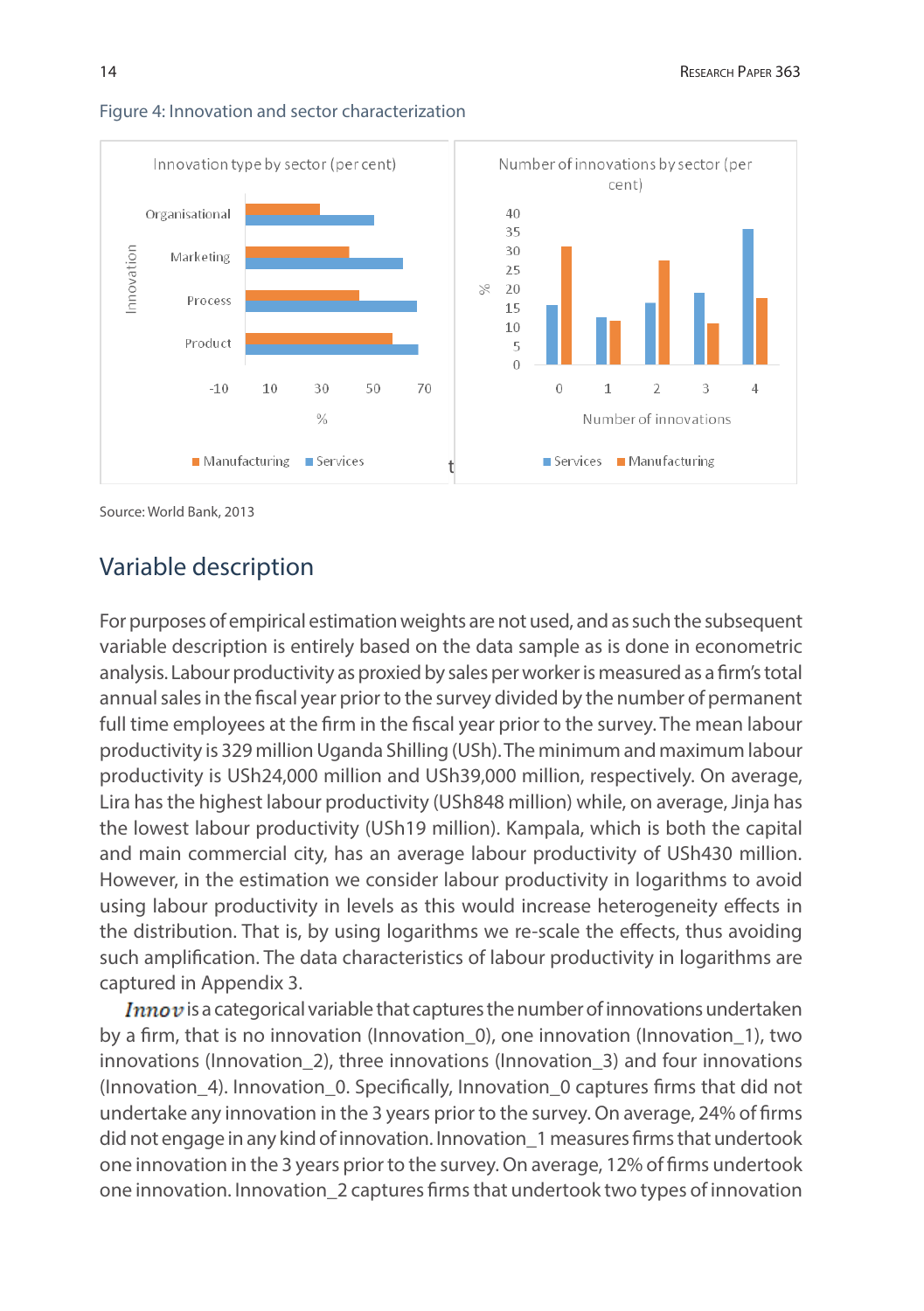in the 3 years prior to the survey. On average, 13% of firms undertook two types of innovation. Innovation 3 captures firms that undertook three kinds of innovation in the 3 years prior to the survey. On average, 19% of firms engaged in three kinds of innovation. Innovation\_4 captures firms that undertook all four types of innovation in the 3 years prior to the survey. On average, 32% of firms engaged in four innovations (see Appendix 3). In the empirical estimation Innovation\_0 is the reference variable.

Firm age defines the number of years a firm has been in existence. The mean age of firms is 15 years, which suggests that, on average, many of the firms are mid-aged. The youngest and oldest firm is 2 and 87 years old, respectively. Gender measures if the firm manager is a female and it takes a value of '1' if yes, otherwise '0'. On average, 17% of firms have female managers. Export measures a firm's export status and it takes a value of '1' if a firm exports, otherwise '0'. One average, 8% of firms engage in exports. ICT is a measure of ICT usage, which takes a value of '1' when a firm has either an email account or website or both, otherwise '0'. On average, 18% of firms have either an email account or website or both. Certification measures if a firm has an internationally recognized quality certification. It takes a value of '1' if yes, otherwise '0'. On average, 15% of firms have an internationally recognized quality certification. Experience measures the number of years of experience that the top management has in the sector. The average years of experience of top management is 13 years.

With regard to business environment characteristics, land access measures whether land access is a constraint as perceived by a firm. It takes a value of '1' if land access is a constraint, otherwise '0'. On average, 41% of firms perceive land access to be a constraint. Tax rate measures whether a firm perceives the tax rate to be an obstacle. It takes a value of '1' if tax rate is an obstacle, otherwise '0'. On average, 64% of firms perceive the tax rate to be a constraint. Labour education measures whether an inadequately educated labour force is an obstacle. It takes a value of '1' if the inadequately educated labour force is an obstacle, otherwise '0'. On average, 41% of firms perceive labour education to be a constraint. Transport measures whether a firm perceives transport to be a constraint. It takes a value of '1' if transport is a constraint, otherwise '0'. On average, 51% of firms perceive transport to be a constraint. Corruption measures how much of an obstacle corruption is, as perceived by a firm. It takes a value of '1' if corruption is an obstacle, otherwise '0'. On average, 54% of firms perceive corruption to be a constraint. Electricity measures how much of an obstacle electricity supply is, as perceived by a firm. It takes a value of '1' if electricity supply is an obstacle, otherwise '0'. On average, 60% of firms perceive electricity to be a constraint. Credit access measures how much of an obstacle access to finance is, as perceived by a firm. It takes a value of '1' if credit access is an obstacle, otherwise '0'. On average, 71% of firms perceive credit access to be an obstacle.

Sector fixed effects controls for the sector in which a firm conducts its business and takes on a value of '1' if manufacturing sector, otherwise '0'. Regional fixed effects controls for the location of a firm, where Kampala is a reference region and thus compared to a firm located in Wakiso, Mbale, Jinja, Mbarara and Lira, and  $\varepsilon_{i,j}$  is the random error term.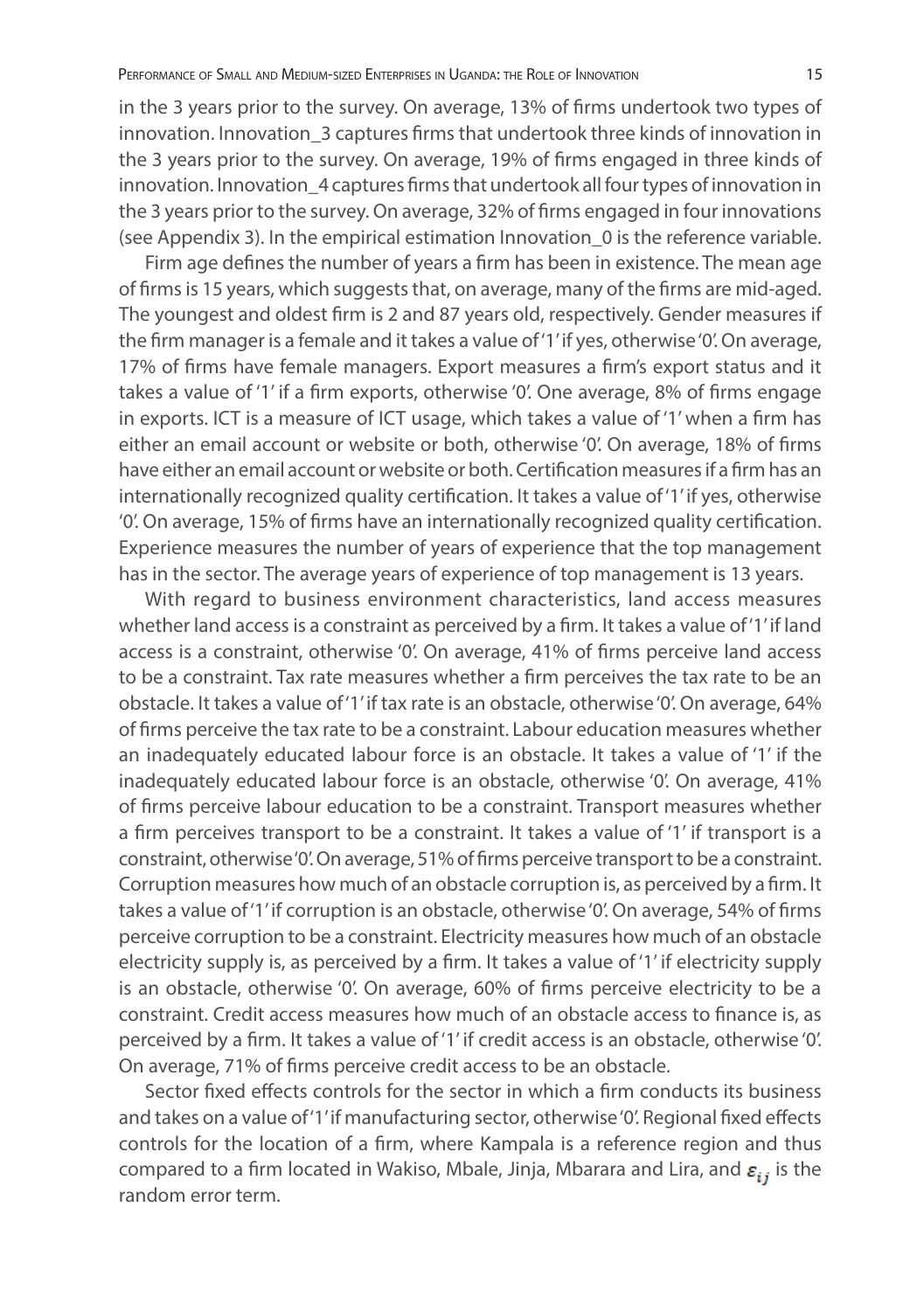## 4. Results and discussion

From Table 1, while our paper provides better measures for innovation in the form of a product, marketing, organizational and/or process innovation, the OLS estimation (Model 1) result for innovation\_1 indicates that engaging in any one form of innovation has no significant impact on labour productivity. This suggests that firms that engage in only one form of innovation are not significantly different from non-innovating firms in terms of labour productivity. We further sought to understand whether the relationship between innovation and labour productivity is uniform across different quintiles; even then, at the 25th percentile (low labour productivity firms), 50th percentile (medium, which is similar to the OLS) and 75th percentile (high labour productivity firms), engaging in any one form of innovation is not associated with an increase or decrease in labour productivity. Implying that irrespective of a firm's level of labour productivity, firms that engage in only one innovation are not significantly different from non-innovating firms in terms of labour productivity.

|                  | Model 1    | Model 2    | Model 3    | Model 4     |
|------------------|------------|------------|------------|-------------|
| Variables        | <b>OLS</b> | 0.25       | 0.50       | 0.75        |
| Innov            |            |            |            |             |
| Innovation_1     | 0.181      | 0.026      | 0.181      | $-0.345$    |
|                  | (0.445)    | (0.917)    | (0.445)    | (0.163)     |
| Innovation 2     | $-0.258$   | 0.190      | $-0.258$   | $-0.711***$ |
|                  |            |            |            |             |
|                  | (0.292)    | (0.456)    | (0.292)    | (0.006)     |
| Innovation 3     | 0.217      | $0.405*$   | 0.217      | $-0.482**$  |
|                  | (0.309)    | (0.069)    | (0.309)    | (0.030)     |
| Innovation_4     | $0.641***$ | $0.968***$ | $0.641***$ | $-0.040$    |
|                  | (0.001)    | (0.000)    | (0.001)    | (0.845)     |
|                  |            |            |            |             |
| Firm age         | $0.056**$  | $-0.004$   | $0.056**$  | $-0.020$    |
|                  | (0.011)    | (0.854)    | (0.011)    | (0.375)     |
|                  |            |            |            |             |
| Firm age squared | $-0.880**$ | 0.201      | $-0.880**$ | $1.111***$  |
|                  | (0.029)    | (0.631)    | (0.030)    | (0.007)     |

Table 1: Innovation and SME performance in Uganda

continued next page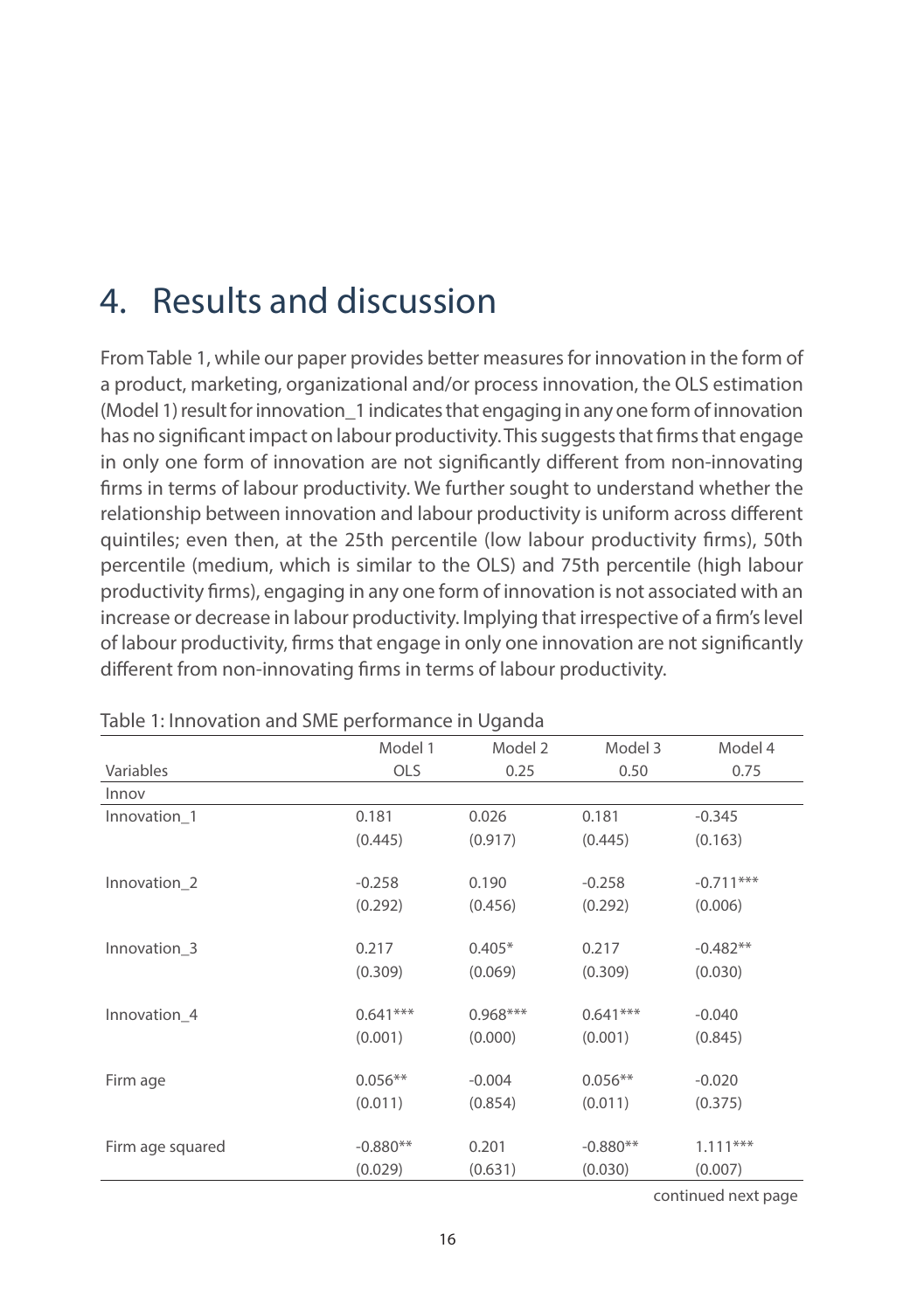#### Table 1 Continued

|                            | Model 1     | Model 2     | Model 3     | Model 4     |
|----------------------------|-------------|-------------|-------------|-------------|
| Variables                  | OLS         | 0.25        | 0.50        | 0.75        |
| Managers' years experience | 0.007       | $0.049***$  | 0.007       | 0.005       |
|                            | (0.506)     | (0.000)     | (0.506)     | (0.633)     |
|                            |             |             |             |             |
| Certification              | 0.077       | $-0.424*$   | 0.077       | $-0.502**$  |
|                            | (0.710)     | (0.050)     | (0.710)     | (0.021)     |
| Exporter (1=Yes)           | $0.703**$   | $1.460***$  | $0.703**$   | $1.301***$  |
|                            | (0.019)     | (0.000)     | (0.019)     | (0.000)     |
|                            |             |             |             |             |
| Use ICT (1=Yes)            | $1.534***$  | $1.315***$  | $1.534***$  | $1.496***$  |
|                            | (0.000)     | (0.000)     | (0.000)     | (0.000)     |
|                            |             |             |             |             |
| Gender                     | 0.150       | $-0.208$    | 0.150       | 0.033       |
|                            | (0.364)     | (0.228)     | (0.364)     | (0.849)     |
| Tax rate burden            | $-0.553***$ | $-0.619***$ | $-0.553***$ | $-0.762***$ |
|                            | (0.000)     | (0.000)     | (0.000)     | (0.000)     |
|                            |             |             |             |             |
| Transport burden           | $-0.202$    | $-0.217$    | $-0.202$    | $0.619***$  |
|                            | (0.172)     | (0.159)     | (0.172)     | (0.000)     |
|                            |             |             |             |             |
| Land access                | $-0.084$    | $-0.022$    | $-0.084$    | $-0.096$    |
|                            | (0.566)     | (0.885)     | (0.566)     | (0.533)     |
| Corruption                 | 0.102       | $-0.083$    | 0.102       | $-0.621***$ |
|                            | (0.513)     | (0.606)     | (0.513)     | (0.000)     |
|                            |             |             |             |             |
| Labour education           | $-0.283*$   | $-0.073$    | $-0.283*$   | $-0.493***$ |
|                            | (0.075)     | (0.659)     | (0.075)     | (0.003)     |
|                            |             |             |             |             |
| Electricity burden         | $-0.0641$   | 0.033       | $-0.064$    | $-0.023$    |
|                            | (0.649)     | (0.822)     | (0.649)     | (0.874)     |
| Credit access              | $0.320**$   | $-0.169$    | $0.320**$   | $0.467***$  |
|                            | (0.041)     | (0.302)     | (0.042)     | (0.005)     |
|                            |             |             |             |             |
| Sectoral fixed effects     | YES         | YES         | <b>YES</b>  | <b>YES</b>  |
| Regional fixed effects     | <b>YES</b>  | <b>YES</b>  | <b>YES</b>  | <b>YES</b>  |
| Constant                   | 15.350***   | 15.340***   | 15.350***   | 17.940***   |
|                            | (0.000)     | (0.000)     | (0.000)     | (0.000)     |
| Observations               | 347         | 347         | 347         | 347         |
| R-squared                  | 0.138       | 0.118       | 0.138       | 0.161       |

P-value in parentheses \*\*\*  $p < 0.01$ , \*\*  $p < 0.05$ , \*  $p < 0.1$ 

Our results are consistent with findings for other emerging economies. For example, Benavente (2006) shows with the aid of Chilean firm level data that innovation has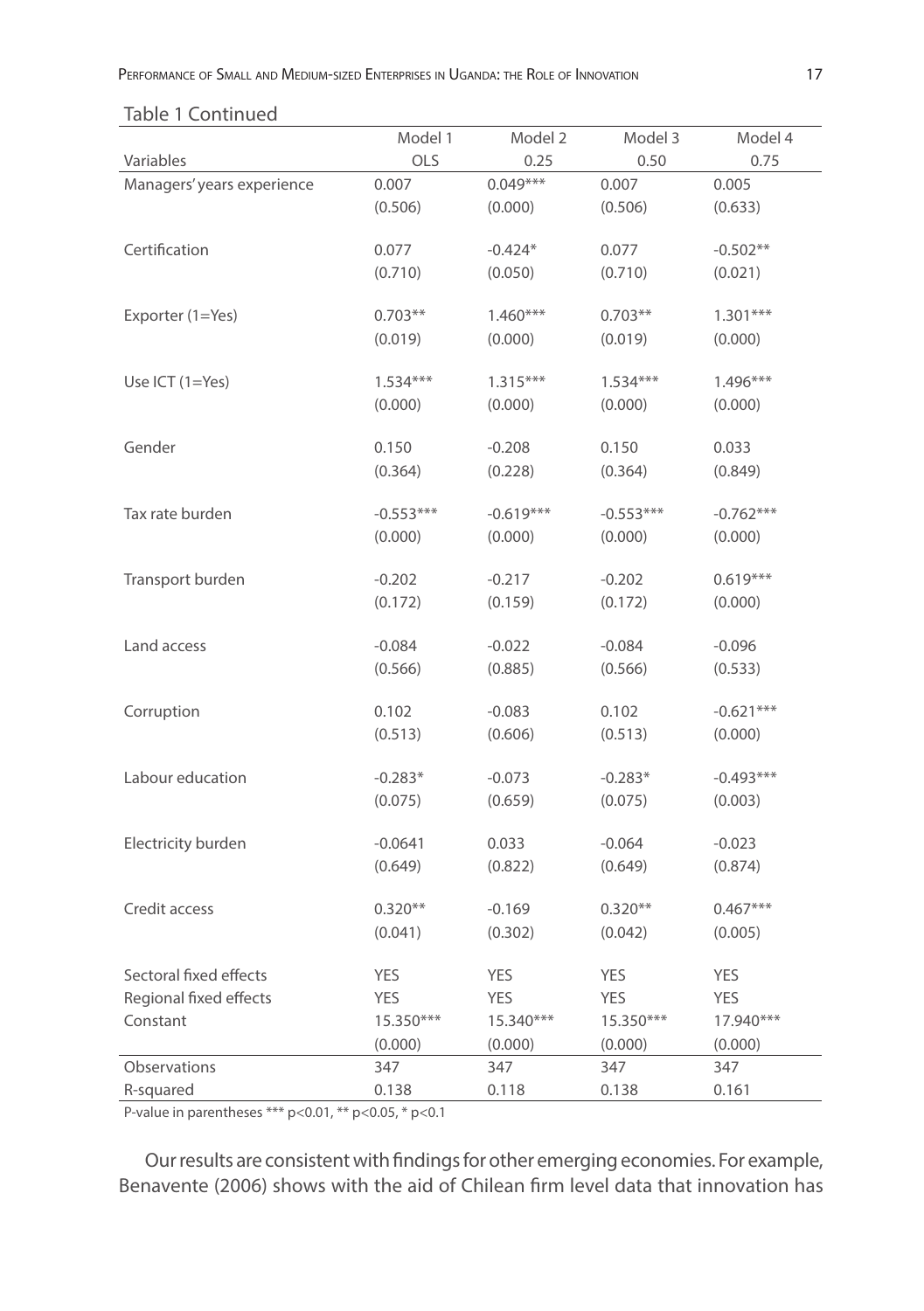no significant impact on labour productivity. Similarly, Perez et al (2005) show that innovation has no impact on labour productivity in Mexico. Also, Raffo et al (2008) show that product innovation has no effect on labour productivity in manufacturing firms in Argentina. Our finding is also consistent with Goedhuys et al (2008) who use firm level data from Tanzania to show firm engagement in either product or process innovation has no significant impact on value added per worker (labour productivity). The consistent findings of Benavente (2006), Perez et al (2005) and Goedhuys et al (2008) could be attributed to a limited time lag between adoption of innovation and measuring its effects on labour productivity (Benavente, 2006). However, although our dataset implicitly allows for a time lag between innovation and its potential impact on labour productivity, it shows that innovation has no effect on labour productivity. It is possible that innovation is associated with embodied technical change, which is not captured by the dataset, hence limiting this study to sales per worker as a proxy of labour productivity.

In an attempt to understand whether the relationship between labour productivity and innovation could be better captured when considering complementarity between different kinds of innovation, it is shown that  $Innow$  has three more categories that capture firms that engage in any: two (Innovation\_2), three (Innovation\_3) and four (Innovation\_4) kinds of innovation. From Table 1, the OLS model indicates that compared to non-innovating firms, engaging in all four forms of innovation is associated with an increase in labour productivity. The relationship remains strong and positive in firms with low labour productivity (25th percentile), although no impact is shown in firms with high labour productivity (at the 75th percentile). Our results thus suggest that engaging all four forms of innovation is associated with increased labour productivity, especially in long labour productivity firms. This implies the presence of complementarity between the four different kinds of innovation in how they relate to labour productivity, especially in low productivity firms.

Furthermore, engaging in any two or three forms of innovation has mixed results. For example, the OLS results show that compared to non-innovating firms, engaging in either two or three forms of innovation has no impact on labour productivity. In essence, firms engaging in any two or three forms of innovation are not significantly different from non-innovating firms in terms of labour productivity. However, compared to non-innovating firms, engaging in any three forms of innovation is weakly associated with an increase in labour productivity in firms with low labour productivity, while it is strongly associated with a reduction in labour productivity in firms with high labour productivity. The inverse relationship between labour productivity and innovation is further strengthened in firms with high labour productivity when a firm engages in any two kinds of innovation.

Overall, the results indicate that firms engaging in only one kind of innovation are not significantly different from non-innovating firms in terms of labour productivity. This finding is consistent with previous literature on developing countries, which has until now not settled the debate about the relationship between labour productivity and innovation. Indeed, Perez et al (2005), Benavente (2006) and Goedhuys et al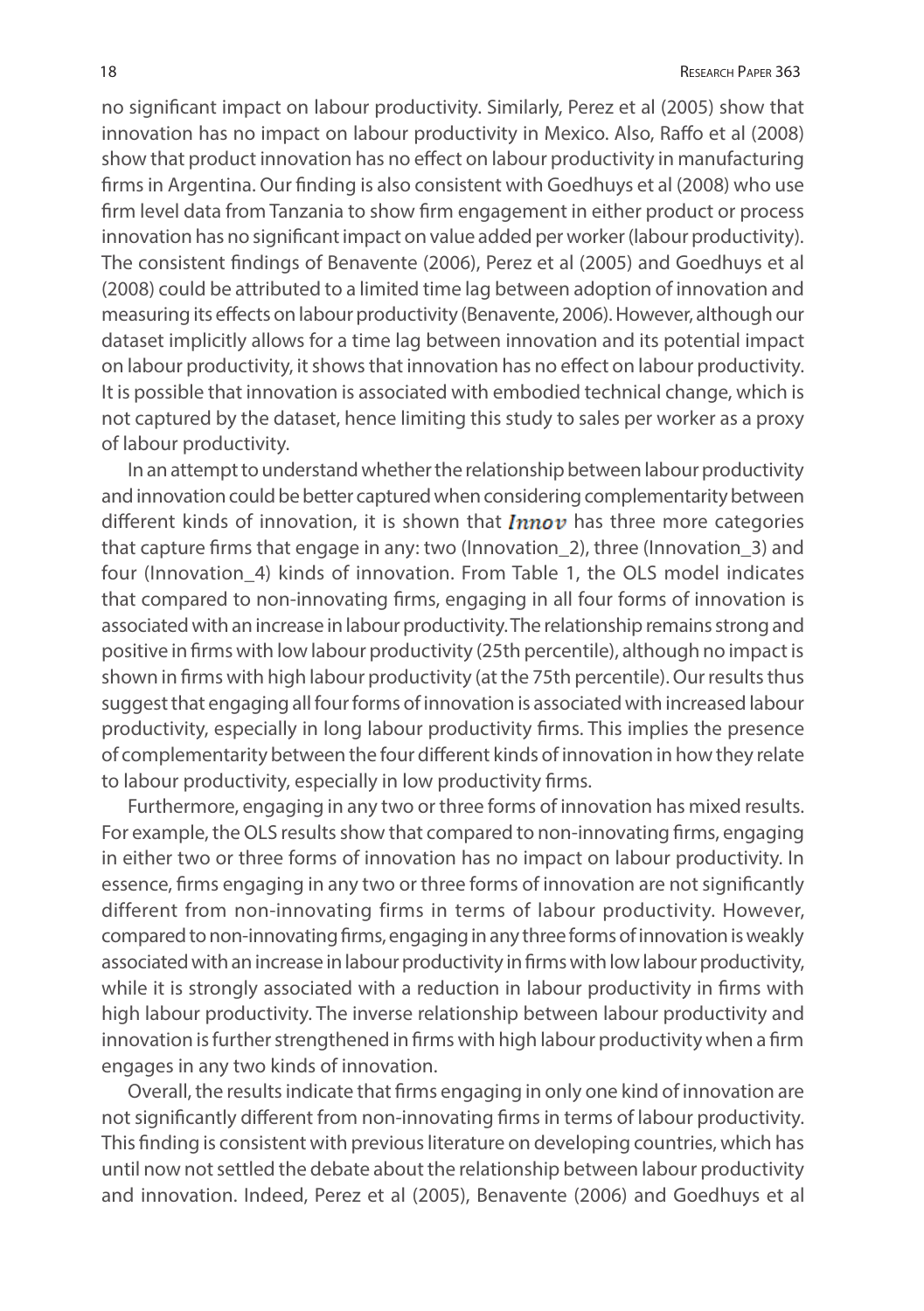(2008) show that innovation has no impact on labour productivity. However, from the empirical analysis we are able to establish that there is an element of complementarity between product, marketing, process and organizational innovations, to the extent that when a firm engages in all four forms of innovation it is associated with an increase in labour productivity, especially in firms with low productivity. However, the results become mixed when a firm engages in only three forms of innovation, and negative when a firm engages in only two forms of innovation. Specifically, engaging in any three and two forms of innovation is associated with an increase in labour productivity in low labour productivity firms. However, engagement in any two or three forms of innovation is associated with a reduction in labour productivity in high labour productive firms. The results thus suggest that understanding the relationship between innovation and labour productivity ought to allow for a distinction between high and low labour productivity firms.

With regard to other firm specific characteristics, the ICT and export variables have the expected outcomes as they both enhance labour productivity. The positive relationship between ICT and labour productivity is consistent with Esselaar et al (2007), who show that irrespective of whether a firm is formal or informal, ICT enhances labour productivity. However, a rather intriguing variable is certification, which takes a value of '1' if a firm has an international certification for its products, otherwise '0', where our results indicate that compared to firms without certification, firms with a certification are associated with low labour productivity at the 25th and 75th percentiles. The rationale of certification is that it signals to buyers the quality of the product, especially in foreign markets for economies with weak institutional frameworks, but only to the extent that the quality marks by their bureaux of standards may have lower levels of trust (Goedhuys and Sleuwaegen, 2016). However, owing to the fact that there are only 69 firms engaged in exporting out of 698 firms suggests that the effect of certification on labour productivity is compromised by 90% of the firms whose focus are domestic consumers and who may not be sensitive to certification.

This study equally controls for the firms' perception of the quality of the business environment, such as transport, electricity supply, land access, credit access, educated labour force, tax rate and institutional framework as proxied by corruption. The variables are binary, taking a value of '0' when a firm reports that the business environment variable is not a constraint, otherwise '1'. The results indicate that irrespective of whether the variables electricity and land access are a constraint to firms, they have no impact on labour productivity. However, the results indicate that lower levels of corruption are associated with higher labour productivity in firms with high labour productivity. The inverse relationship between corruption and labour productivity is partly explained by lower corruption resulting in higher firm investment (Mauro, 1995, 1996 and Knack and Keefer, 1995) and efficient resource allocation within a firm (Bah and Fang, 2015). In light of whether an inadequately educated labour force is an obstacle, the results indicate that inadequately educated labour is inversely related to labour productivity at both the 50th and 75th percentiles. This result is consistent with Kampelmann and Rycx (2012) who, using employer–employee panel data for Belgian firms, show that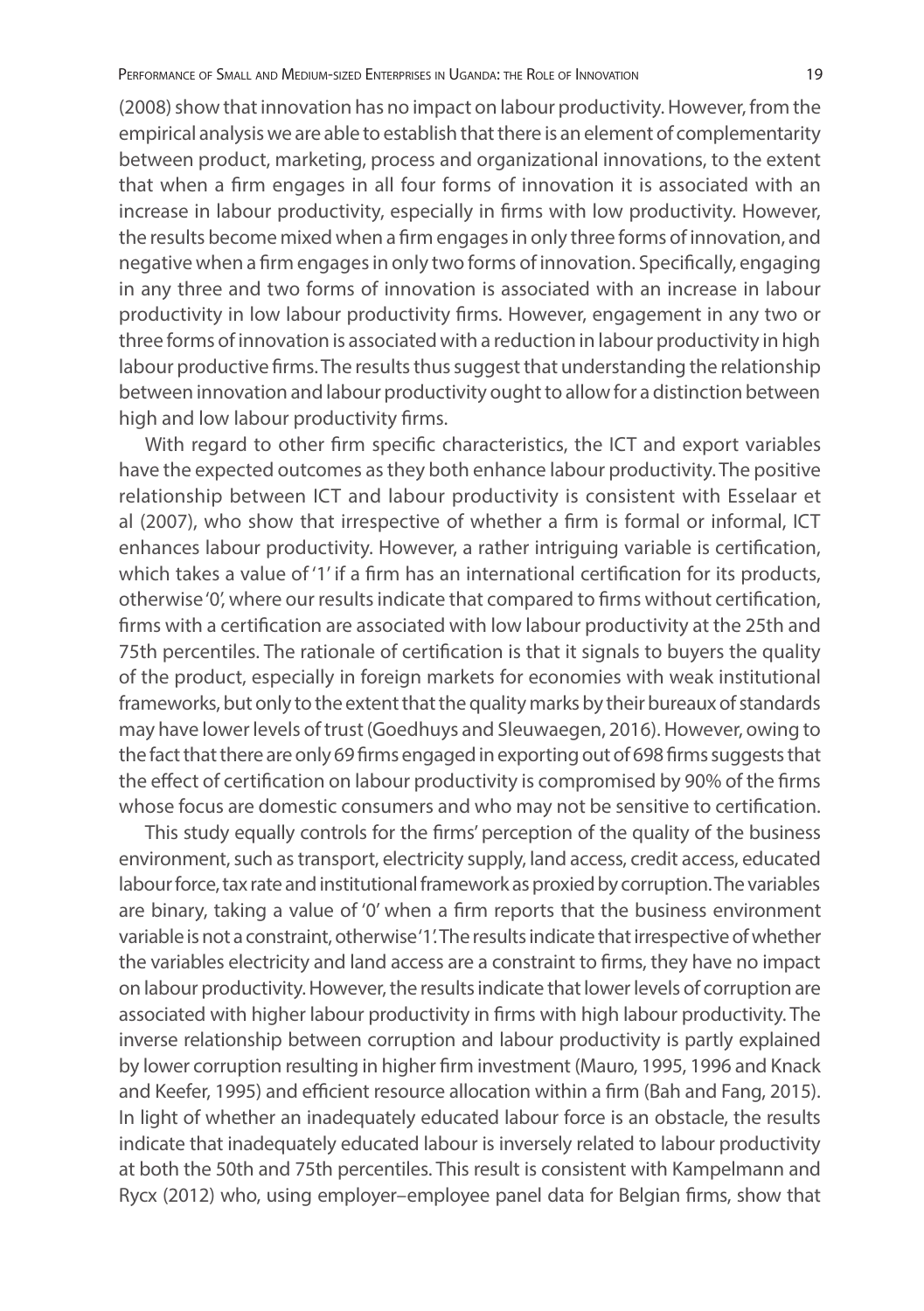firm productivity increases in firms with employers where a higher level of education is required. With regard to tax rate, which measures whether the tax rate is an obstacle or not, the results indicate that in firms that report the tax rate to be an obstacle, it undermines labour productivity at the 25th, 50th and 75th percentiles.

However, with regard to credit access, which is a measure of whether credit access is an obstacle taking a value of '1', otherwise '0', the empirical estimations indicate that going from firms that find credit accessible to those that find credit inaccessible, labour productivity is shown to increase at both the 50<sup>th</sup> and 75<sup>th</sup> percentiles, at a 5% and 1% level of significance, respectively. This result suggests that even with credit access rigidities firms are likely to have higher labour productivity. While the number of firms reporting on interest rates is not enough to undertake substantive empirical analysis, the result suggests that firms are better off without credit than with credit perhaps because the cost of credit could act as a constraint on effective labour productivity. Indeed, the post-2011 to end of 2016 lending rates averaged upwards of 20%. To put it in perspective, Uganda's average lending rate in 2015 was 15% and 12% higher than those in Vietnam and Zambia, respectively (World Bank, 2017).

Furthermore, Uganda compares unfavourably with its regional peers regarding the ratio of loan accounts to deposit accounts at commercial banks as of 2015. For example, while Uganda's ratio of loan accounts to deposit accounts is 10.9%, it is less than that of both Kenya and Rwanda by 6.7% and 6.6%, respectively (World Bank, 2017). The situation is more stark considering that Kenya has 1,346 deposit accounts at commercial banks per 1,000 adults, compared to 230 deposits accounts per 1,000 adults in Uganda in 2015 (World Bank, 2017). While specific to individuals, this characterization of credit utilization in Uganda suggests a higher reliance of firms on personal savings to undertake investment as opposed to borrowing from the financial system. It is, therefore, not surprising that firms report that credit access is an obstacle, yet they still experience higher labour productivity.

Another unconventional result regards the transport variable, which takes a value of '1' if transport is perceived to be an obstacle, and '0' otherwise. While transport takes the expected negative sign in the OLS model, at the 25th and 50th percentiles, it is has no impact on labour productivity; however, at the 75th percentile it is shown to be directly related to labour productivity. That implies that at the 75th percentile while transport may be perceived to be an obstacle, it would not undermine firm sales. Note that transport as an obstacle could be mean impassable roads or traffic jams, or even expensive freight costs or infrequent flights. Nonetheless, the positive outcome at the 75th percentile suggests that firms in this percentile are potentially able to circumvent the transport-related rigidities by paying higher costs for transport to have their merchandise or services reach various market destinations as opposed to firms in the lower percentiles.

 Finally, we test for the robustness of the study results, including firm size, in the empirical model estimated (see Table 2), and observe that firm size does not affect the overall results reported. Therefore, the quantile results clearly show that labour productivity is explained by the selected set of variables included in the empirical model.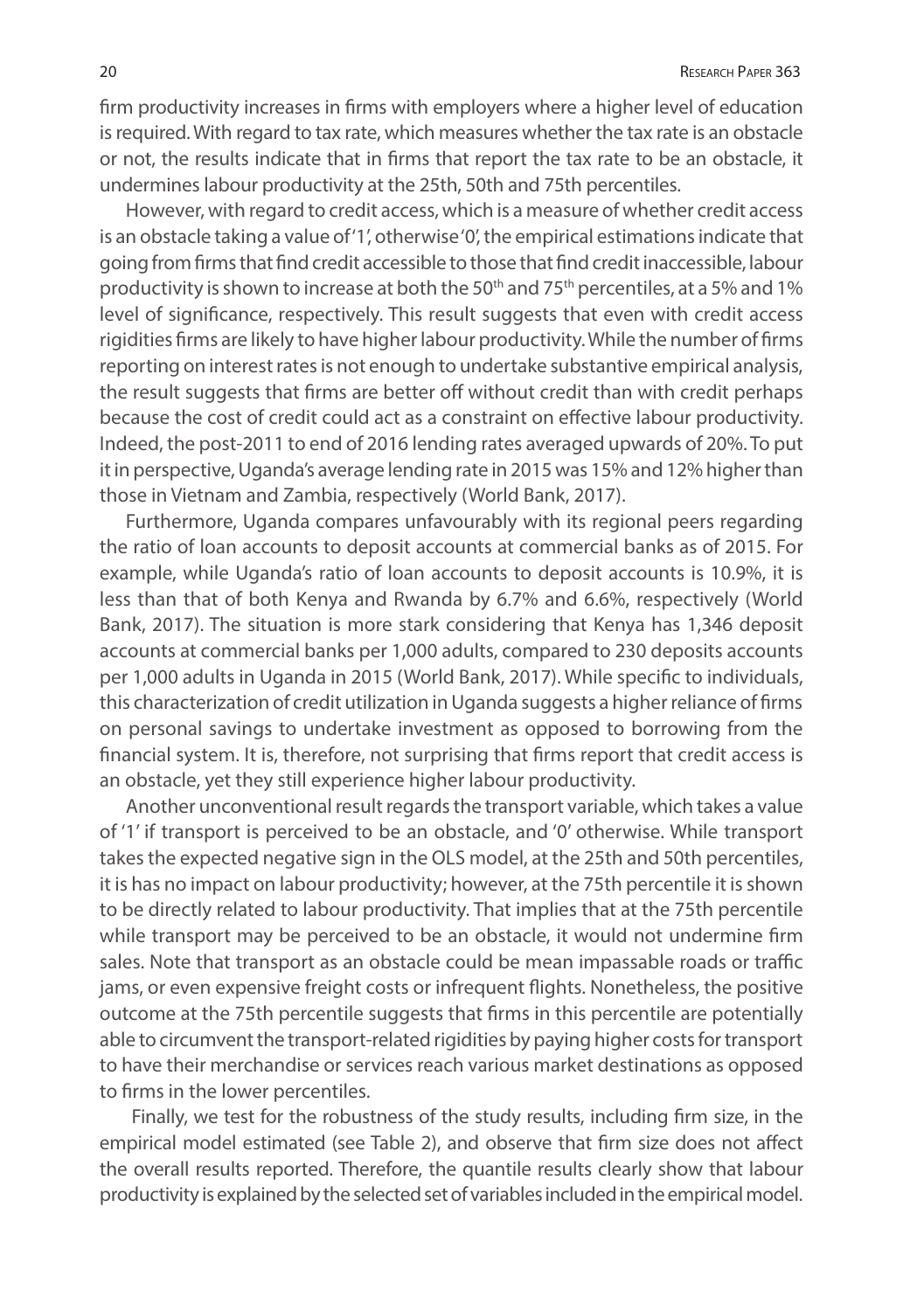## 5. Conclusion

This paper set out to explain the relationship between innovation and labour productivity as proxied by sales per worker and value added per worker. However, because too many values were missing, we could not estimate the relationship between innovation and labour productivity as proxied by valued per worker. Rather, the empirical estimation was only the relationship between innovation and labour productivity as proxied by sales per worker. The results suggest that: 1) engaging in any one form of innovation has no impact on labour productivity; 2) there is evidence of complementarity between product innovation, process innovation, marketing innovation and organizational innovation in their relationship with labour productivity. Therefore, the implication of this study is that if a firm seeks to enhance labour productivity through innovation, due consideration ought to be given to product innovation, process innovation, marketing innovation and organizational innovation, otherwise each innovation on its own may not result in encouraging improvements in labour productivity.

For policy purposes, this study suggests that efforts to induce innovation should ensure inclusiveness. The presence of complementarity between the four kinds of innovation suggests that the government cannot choose to incentivize marketing innovation at the expense of product, organizational or processing innovations. Innovation incentives should be designed in such a way that firms can embrace the four dimensions of innovation in order to guarantee a positive outcome for labour productivity.

Finally, while the results suggest that having an international certification does not guarantee an increase in labour productivity, this should not result in the government withdrawing its support of SMEs' development through enabling the acquisition of quality marks and product certification. This is because having a product certification is a seal of approval that a product is suitable to be sold in the market. This protects the government from incurring costs arising from households consuming products that are not suitable for human use.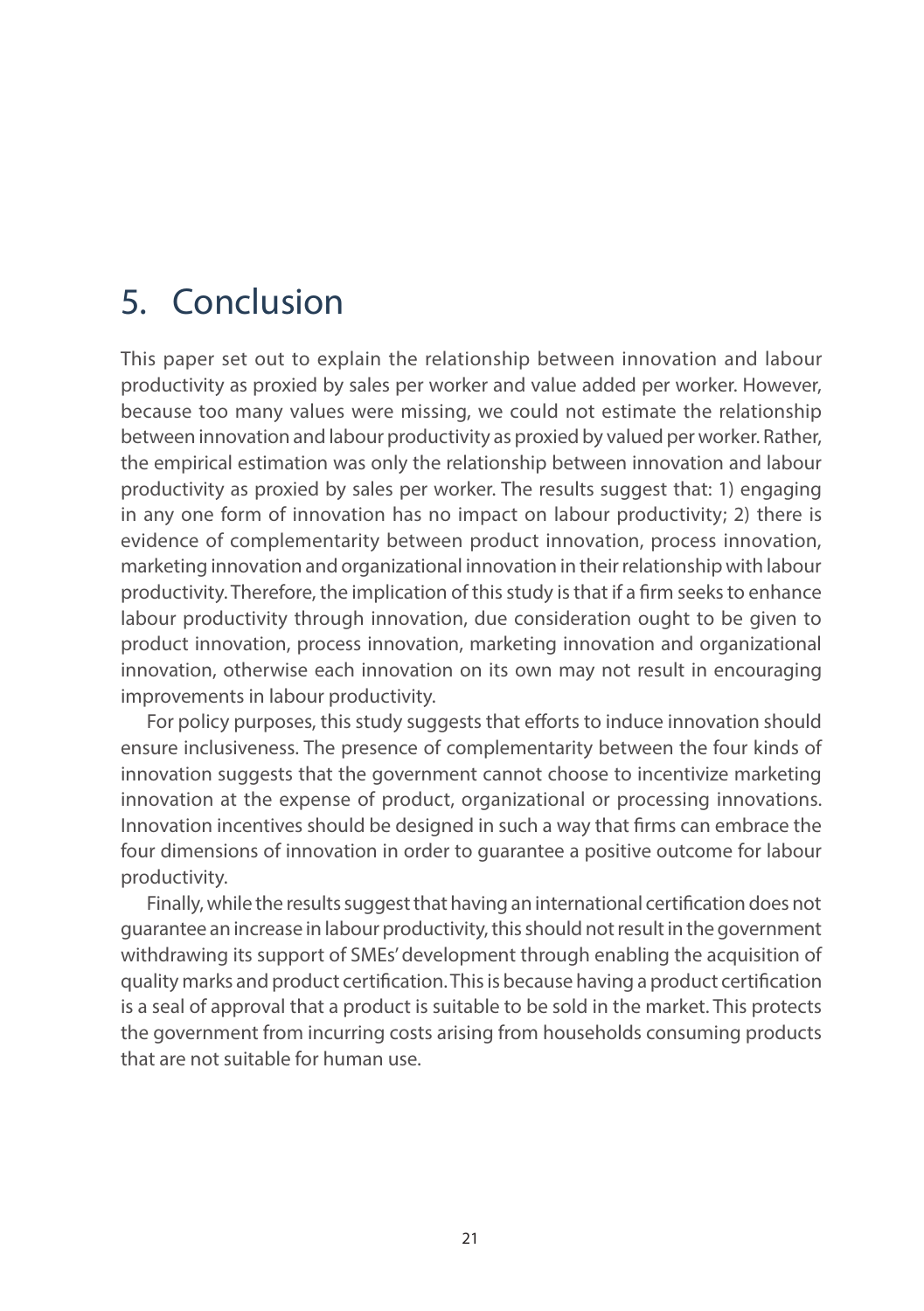## **Notes**

- 1. Small enterprises and medium enterprises denotes firms employing 5–19 and 20–99 persons, respectively.
- 2. https://www.ebiz.go.ug/
- 3. Note that the recruitment of staff in the directorate is on-going.
- 4. http://enterprise.co.ug/about-us/
- 5. With regard to marketing innovation, firms responded to the question "During the last three years, has this establishment introduced any new or significantly improved logistics, delivery, or distribution methods for inputs, products, or services?" and "During the last three years, has this establishment introduced new or significantly improved marketing methods?" With respect to organizational innovation, firms responded to the question "During the last three years, has this establishment introduced any new or significantly improved organizational structures or management practices?" Regarding product innovation, firms responded to the question "During the last three years, has this establishment introduced any new or significantly improved methods of manufacturing products or offering services?" Concerning process innovation, firms responded to the question, "During the last 3 years, has this establishment introduced any new or significantly improved method of manufacturing product or offering services?"
- 6. Note that one of the data constraints is that firms that had innovated three years prior to the survey are also coded as not having undertaken any innovation.
- 7. Such as mobile phones, internet, computers, telephones and fax machines.
- 8. This study considered Botswana, Cameroon, Ethiopia, Ghana, Kenya, Mozambique, Namibia, Nigeria, Rwanda, South Africa, Tanzania, Uganda, and Zimbabwe.
- 9. Imitating innovation involves the purchase of innovation as opposed to actually investing in research and development with the rationale of coming up with new ideas.
- 10. The "missingness" value in sales per worker is largely attributed to non-reporting of sales, which had 238 missing values.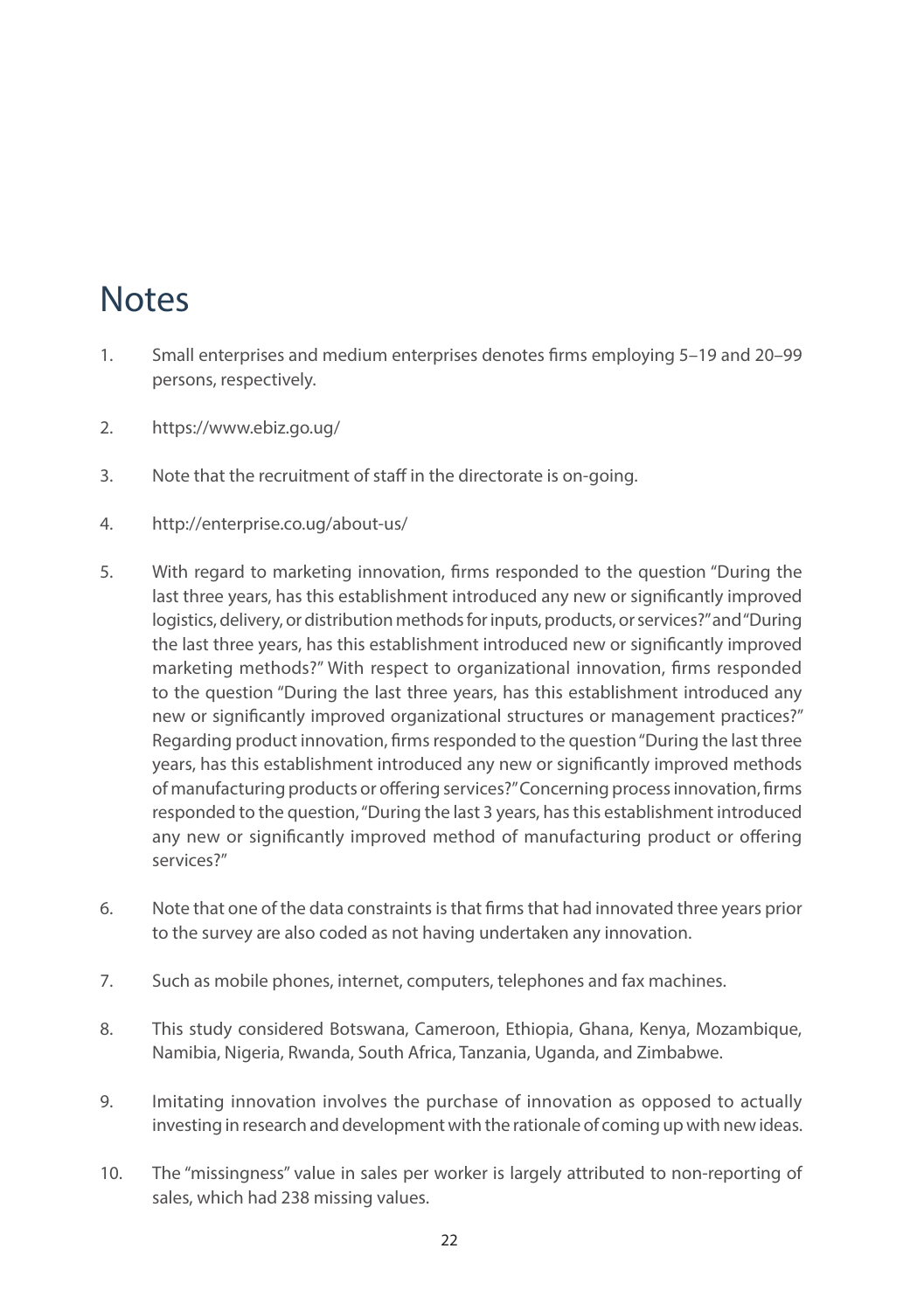- 11. As defined in Appendix 2.
- .2 With regard to labour cost, the number of firms that have all values would be 261 when excluding value added per worker. The two variables are defined in Appendix 2.
- 13. As defined in Appendix 2
- 14. Note that the service sector includes the retail sector and banking sector. However, while banking services can engage in product development through development of new financial products, this may not be possible for the retail part of the services sector.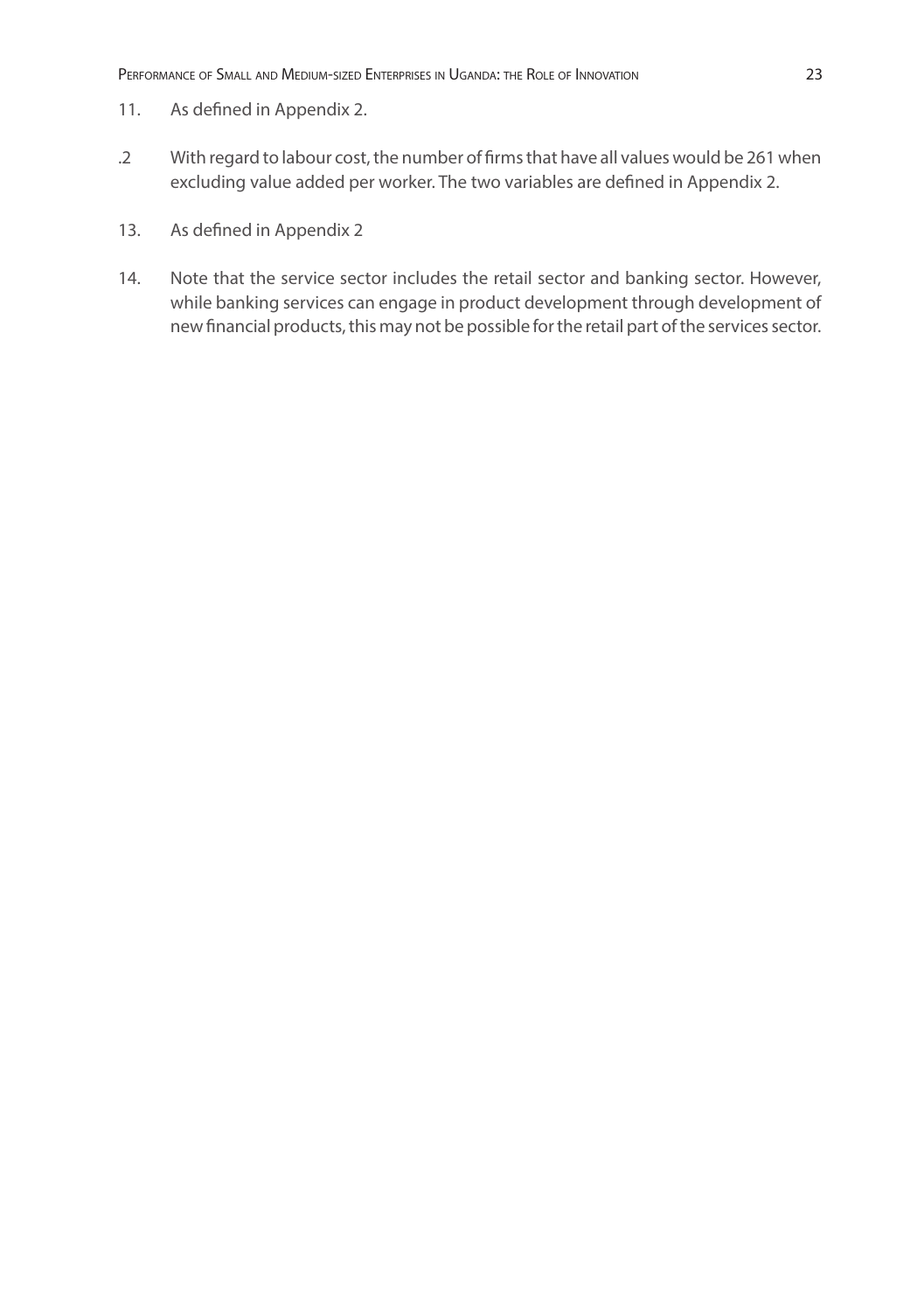## References

- Bah, E. and L. Fang. 2015. "Impact of the Business Environment on Output and Productivity in Africa". Working Paper No. 219. African Development Bank Group.
- Benavente, J.M. 2006. "The role of research and innovation in promoting productivity in Chile". Economics of Innovation and New Technology, 154(4–5): 301–15.
- Buchinsky, M. 1994. "Changes in the U.S. wage structure 1963–1987: Application of quintile regression". Econometrica, 62(2): 405–58.
- Chowdhury, K.S. and S. Wolf. 2003. Use of ICTs and the Economic Performance of SMEs in East Africa. Discussion Paper No. 2003/06. United Nations University, World Institute of Development Research.
- Crespi, G. and P. Zuniga. 2012. "Innovation and productivity: Evidence from six Latin American countries". World Development, 40(2): 273–90.
- Esselaar, S., C. Stork, A. Ndiwalana and M. Deen-Swarray. 2007. "ICT usage and its impact on profitability of SMEs in 13 African Countries". Information Technologies and International Development, 4(1): 87–100.
- Goedhuys, M. and L. Sleuwaegen. 2016. "International standards certification, institutional voids and exports from developing country firms". International Business Review, 25(6): 1344–55.
- Goedhuys, M., K. Janz and P. Mohnen. 2008. "What drives productivity in Tanzanian manufacturing firms: Technology or business environment?" European Journal of Development Research, 20(2): 199–218.
- Government of Uganda. 2015. Uganda Micro, Small and Medium Enterprise Policy. Sustainable MSMEs for Wealth Creation and Socio-Economic Transformation. Ministry of Trade, Industry and Cooperatives.
- Government of Uganda. 2011. Development of a National Micro, Small and Medium Enterprises (MSMEs): Policy and Strategy. Ministry of Finance, Planning and Economic Development.
- Griffin, R., E. Huego, J. Mairesse and E. Peters. 2006. "Innovation and productivity across four European countries". Oxford Review of Economic Policy, 22(4): 483–98.
- Griffith, R., S. Redding and J. Van Reenen. 2004. "Mapping the two faces of R&D: Productivity growth in a panel of OECD industries". Review of Economics and Statistics, 86(4): 883–95.
- Kampelmann, S. and F. Rycx. 2012. "The impact of educational mismatch on firm productivity: Evidence from linked panel data". Economics of Education Review, 31(6): 918–31.
- Knack, K. and P. Keefer. 1995. "Institutions and economic performance: Cross-country tests using alternative institutional measures". Economics and Politics 7(3): 207–27.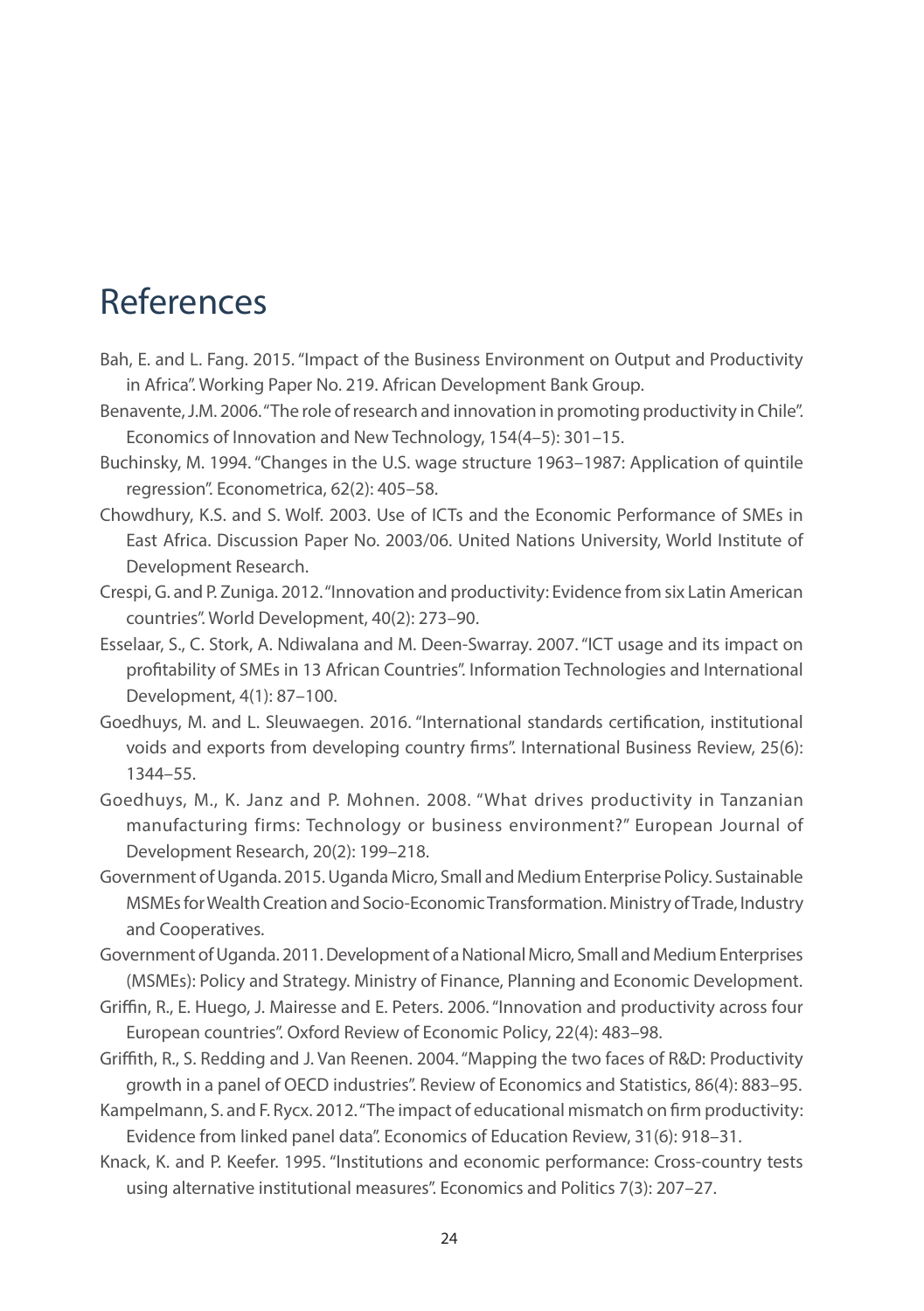Koenker, R. and G. Bassett. 1978. "Regression quintiles". Econometrica 46(1): 33–50.

- Lin, Y.Y. and Y.G. Chen. 2007. "Does innovation lead to performance? An empirical study of SMEs in Taiwan". Managing Research News, 30(2): 115–32.
- Mairesse, J. and P. Mohnen. 2010. "Using innovations surveys for econometric analysis". In B.H. Hall and N. Rosenberg, eds., The Handbook of Economics of Innovation, volume 2. Amsterdam: North-Holland Publications, Elsevier.
- Mairesse, J., P. Mohnen and E. Kremp. 2005. "The importance of R&D and innovation for productivity: A re-examination in light of the 2000 French innovation survey". Annales d'Economie Statistique, No. 79/80, Contributions in memory of Zvi Griliches, pp. 487–527.
- Mauro, P. 1996. "The effects of corruption on growth, investment, and government expenditures". IMF Working Paper No. 96/98. International Monetary Fund, Washington, D.C.
- Mauro, P. 1995. "Corruption and growth". The Quarterly Journal of Economics, 110(3): 681–712.
- Mawejje, J. and I.M. Okumu. 2016. "Tax evasion and the business environment in Uganda". South African Journal of Economics, 84(3): 440–60.
- Naudé, W., A. Szirmai and M. Goedhuys. 2011. "Innovation and entrepreneurship in developing countries". United Nations University Policy Brief No. 1. United Nations, New York.
- OECD. 2009. Innovation in Firms: A Microeconomic Perspective. Paris, France: Organization for Economic Cooperation and Development.
- Perez, P., D. Dutrenit and F. Barceinas. 2005. Actividad Innovadora y Desempeno Economico: Un Analisis Econometrico del caso Mexicano. Indicadores de Ciencia y Tecnologıa en Iberoamerica. Buenos Aires, Argentina: RICYT.
- Raffo, J., S. Lhuillery and L. Miotti. 2008. "Northern and southern innovativity: A comparison across European and Latin American countries". European Journal of Development Research, 20(2): 219–39.
- Svensson, J. 2003. "Who must pay bribes and how much? Evidence from a cross-section of firms". The Quarterly Journal of Economics, 118(1): 207–30.
- World Bank. 2017. Enterprise Survey. Washington, D.C.: World Bank.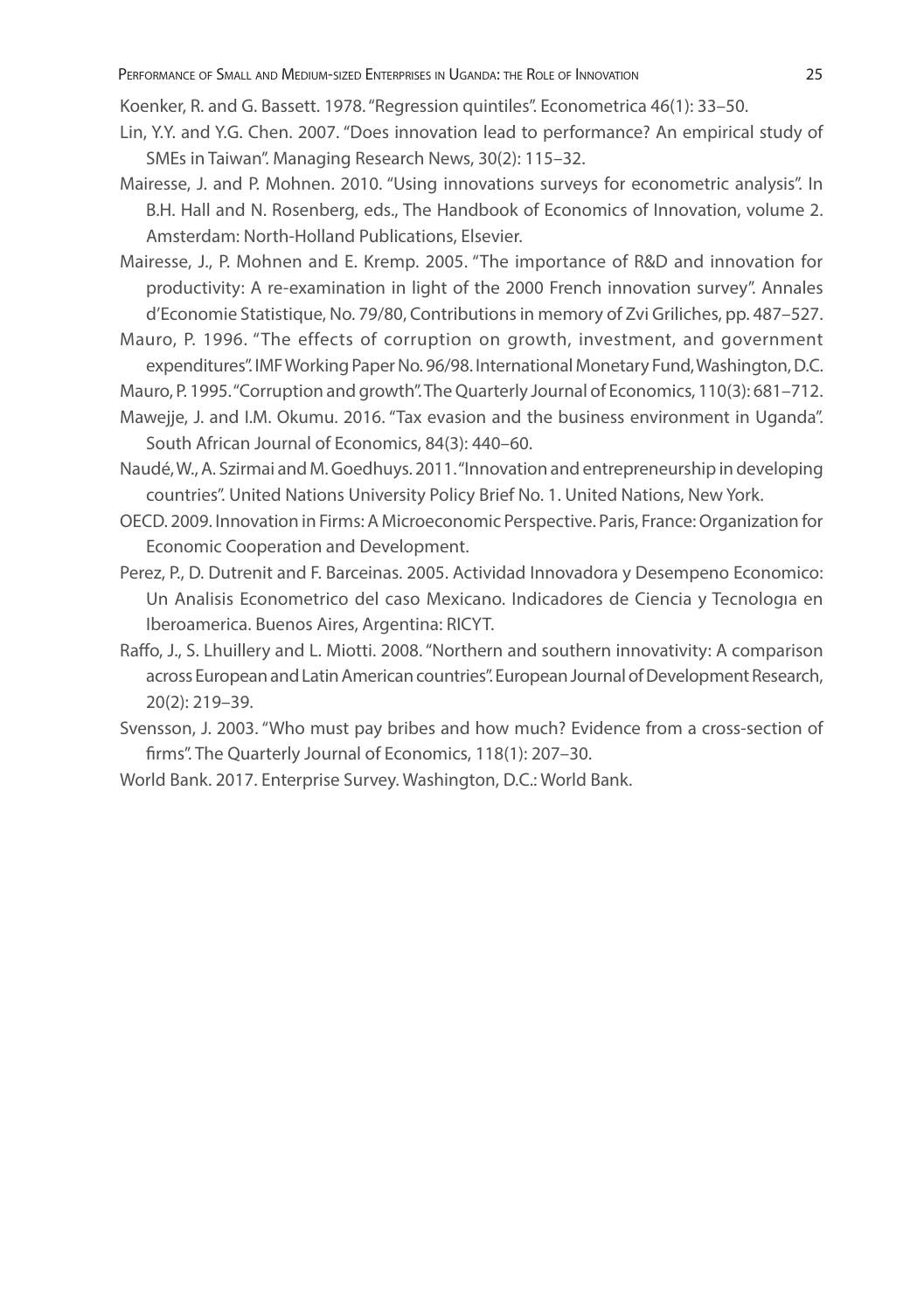# Appendix

### Appendix 1: Industries surveyed within SMEs

| Industry sampling sector                 | Frequency      | Per cent     |
|------------------------------------------|----------------|--------------|
| Food                                     | 102            | 14.61        |
| <b>Textiles</b>                          | 6              | 0.86         |
| Garments                                 | 45             | 6.45         |
| Leather                                  | $\overline{4}$ | 0.57         |
| Wood                                     | 18             | 2.58         |
| Paper                                    | 3              | 0.43         |
| Publishing, printing, and recorded media | 12             | 1.72         |
| Chemicals                                | $\overline{7}$ | $\mathbf{1}$ |
| Plastics & rubber                        | 5              | 0.72         |
| Non-metallic mineral products            | 15             | 2.15         |
| <b>Basic metals</b>                      | $\overline{2}$ | 0.29         |
| Fabricated metal products                | 57             | 8.17         |
| Machinery and equipment                  | 3              | 0.43         |
| Electronics (31 & 32)                    | 3              | 0.43         |
| Transport machines (34 & 35)             | $\overline{2}$ | 0.29         |
| Furniture                                | 61             | 8.74         |
| <b>Construction: Section F</b>           | 9              | 1.29         |
| Services of motor vehicles               | 29             | 4.15         |
| Wholesale                                | 18             | 2.58         |
| Retail                                   | 186            | 26.65        |
| Hotel and restaurants: Section H         | 103            | 14.76        |
| Transport Section I: (60-64)             | 6              | 0.86         |
| IT                                       | $\overline{2}$ | 0.29         |
| Total                                    | 698            | 100          |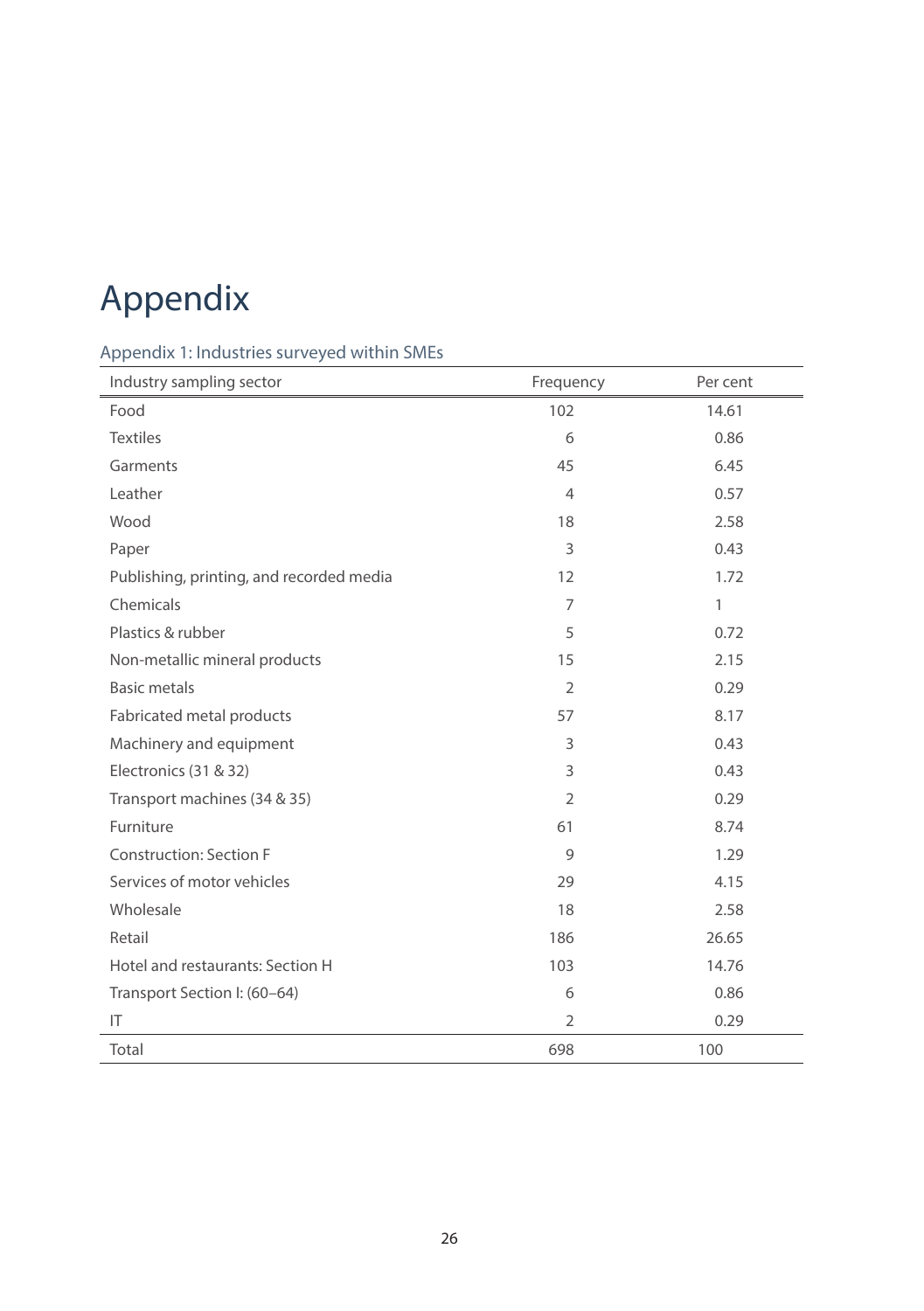| Value added per worker: | is the logarithm of the ratio of the difference between a firm's total annual<br>sales in the fiscal year prior to the survey and the total cost of raw material<br>in the fiscal year prior to the survey to the number of permanent full-time<br>employees at the firm in the fiscal year prior to the survey. |
|-------------------------|------------------------------------------------------------------------------------------------------------------------------------------------------------------------------------------------------------------------------------------------------------------------------------------------------------------|
| Labour cost:            | measures the natural log of the total labour cost, which includes wages,<br>salaries and bonuses.                                                                                                                                                                                                                |

| Variable                         | N   | mean      | sd        | p50          | min            | max               |
|----------------------------------|-----|-----------|-----------|--------------|----------------|-------------------|
| Sales per worker                 | 451 | 16.31607  | 2.093108  | 16.13052     | 10.08581       | 24.38683          |
| Value added per worker           | 128 | 15.98301  | 2.114016  | 15.90234     | 11.0021        | 24.38681          |
| Firm size (Medium=1)             | 698 | 0.3409742 | 0.4743766 | $\mathbf{0}$ | $\mathbf{0}$   | 1                 |
| Labour cost                      | 410 | 16.48001  | 1.932582  | 16.31032     |                | 3.912023 24.11104 |
| Innov                            |     |           |           |              |                |                   |
| Innovation_1 (yes=1)             | 698 | 0.1174785 | 0.3222205 | $\Omega$     | $\Omega$       | 1                 |
| Innovation_2 (yes=1)             | 698 | 0.1318052 | 0.3385214 | $\mathbf 0$  | $\Omega$       | 1                 |
| Innovation_3 (yes=1)             | 698 | 0.1848138 | 0.3884247 | $\mathbf 0$  | $\Omega$       | 1                 |
| Innovation $4$ (yes=1)           | 698 | 0.3237822 | 0.4682536 | $\Omega$     | $\Omega$       | 1                 |
| Age                              | 646 | 15.16563  | 9.899125  | 14           | $\overline{2}$ | 87                |
| Age squared                      | 646 | 327.8375  | 554.779   | 196          | $\overline{4}$ | 7569              |
| Experience                       | 670 | 13.37313  | 8.208122  | 12           | 1              | 41                |
| Certification (yes=1)            | 636 | 0.1509434 | 0.3582755 | $\mathbf{0}$ | $\Omega$       | 1                 |
| Export (yes=1)                   | 698 | 0.0816619 | 0.2740453 | $\mathbf{0}$ | $\mathbf{0}$   | 1                 |
| $ICT (yes=1)$                    | 698 | 0.1805158 | 0.3848923 | $\mathbf{0}$ | $\mathbf{0}$   | 1                 |
| Gender (yes=1)                   | 698 | 0.8266476 | 0.3788231 | 1            | $\Omega$       | 1                 |
| Tax rate (obstacle=1)            | 693 | 0.6392496 | 0.4805651 | 1            | $\mathbf{0}$   | 1                 |
| Transport (constraint=1)         | 697 | 0.5093257 | 0.500272  | 1            | $\mathbf{0}$   | 1                 |
| Land access<br>$(constraint=1)$  | 671 | 0.414307  | 0.4929695 | $\mathbf{0}$ | $\Omega$       | 1                 |
| Corruption (obstacle=1)          | 692 | 0.5375723 | 0.498947  | 1            | $\Omega$       | 1                 |
| Labour education<br>(obstacle=1) | 691 | 0.4109986 | 0.4923714 | $\mathbf{0}$ | $\Omega$       | 1                 |
| Electricity (obstacle=1)         | 697 | 0.6011478 | 0.4900139 | 1            | $\Omega$       | 1                 |
| Credit access (obstacle=1)       | 677 | 0.7060561 | 0.4559034 | 1            | $\Omega$       | 1                 |
| Sector (Manufacturing=1)         | 698 | 0.4641834 | 0.4990732 | $\mathbf{0}$ | $\overline{0}$ | 1                 |

### Appendix 3: Summary statistics

Appendix 2: Variable description

continued next page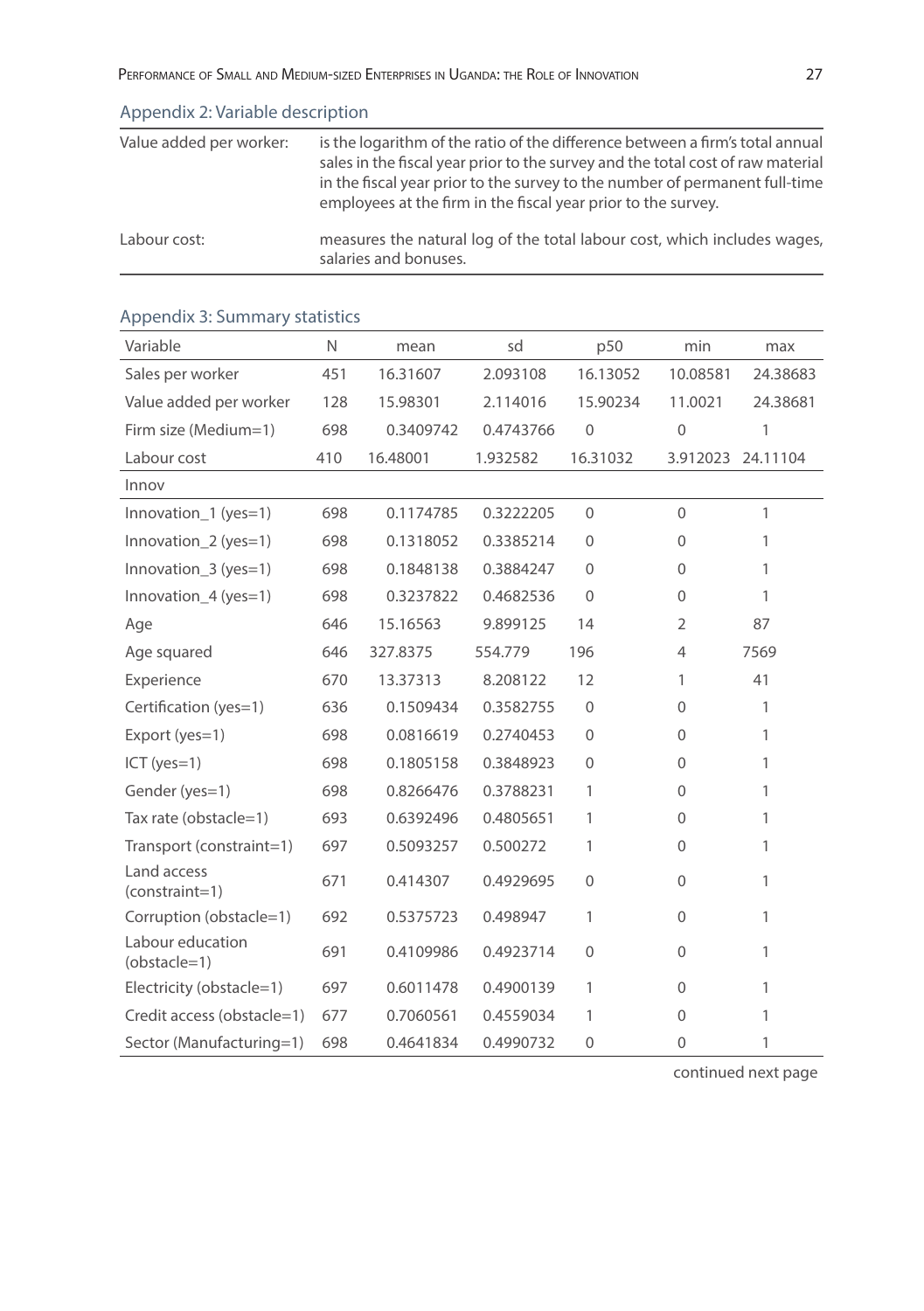| Variable          | N   | mean      | sd        | p50      | min      | max |  |
|-------------------|-----|-----------|-----------|----------|----------|-----|--|
| Region            |     |           |           |          |          |     |  |
| Jinja (yes=1)     | 698 | 0.1217765 | 0.327262  | $\Omega$ | 0        |     |  |
| Lira ( $yes=1$ )  | 698 | 0.0558739 | 0.2298428 | $\Omega$ | 0        |     |  |
| Mbale ( $yes=1$ ) | 698 | 0.1117479 | 0.3152819 | $\Omega$ | 0        |     |  |
| Mbarara (yes=1)   | 698 | 0.1332378 | 0.3400753 | $\Omega$ | $\Omega$ |     |  |
| Wakiso (yes=1)    | 698 | 0.0959885 | 0.2947868 | $\Omega$ | $\Omega$ |     |  |

### Appendix 3 Continued

### Appendix 4: Missing and non-missing observations

| Variable                      | Number of missing | Number of non-missing |
|-------------------------------|-------------------|-----------------------|
|                               | observations      | observations          |
| Sales per worker              | 247               | 451                   |
| Value added per worker        | 570               | 128                   |
| Labour cost                   | 288               | 410                   |
| Age                           | 52                | 646                   |
| Age squared                   | 52                | 646                   |
| Experience                    | 28                | 670                   |
| Certification (yes=1)         | 62                | 636                   |
| Tax rate (obstacle=1)         | 5                 | 693                   |
| Transport (constraint=1)      | 1                 | 697                   |
| Land access (constraint=1)    | 27                | 671                   |
| Corruption (obstacle=1)       | 6                 | 692                   |
| Labour education (obstacle=1) | 7                 | 691                   |
| Electricity (obstacle=1)      | 1                 | 697                   |
| Credit access (obstacle=1)    | 21                | 677                   |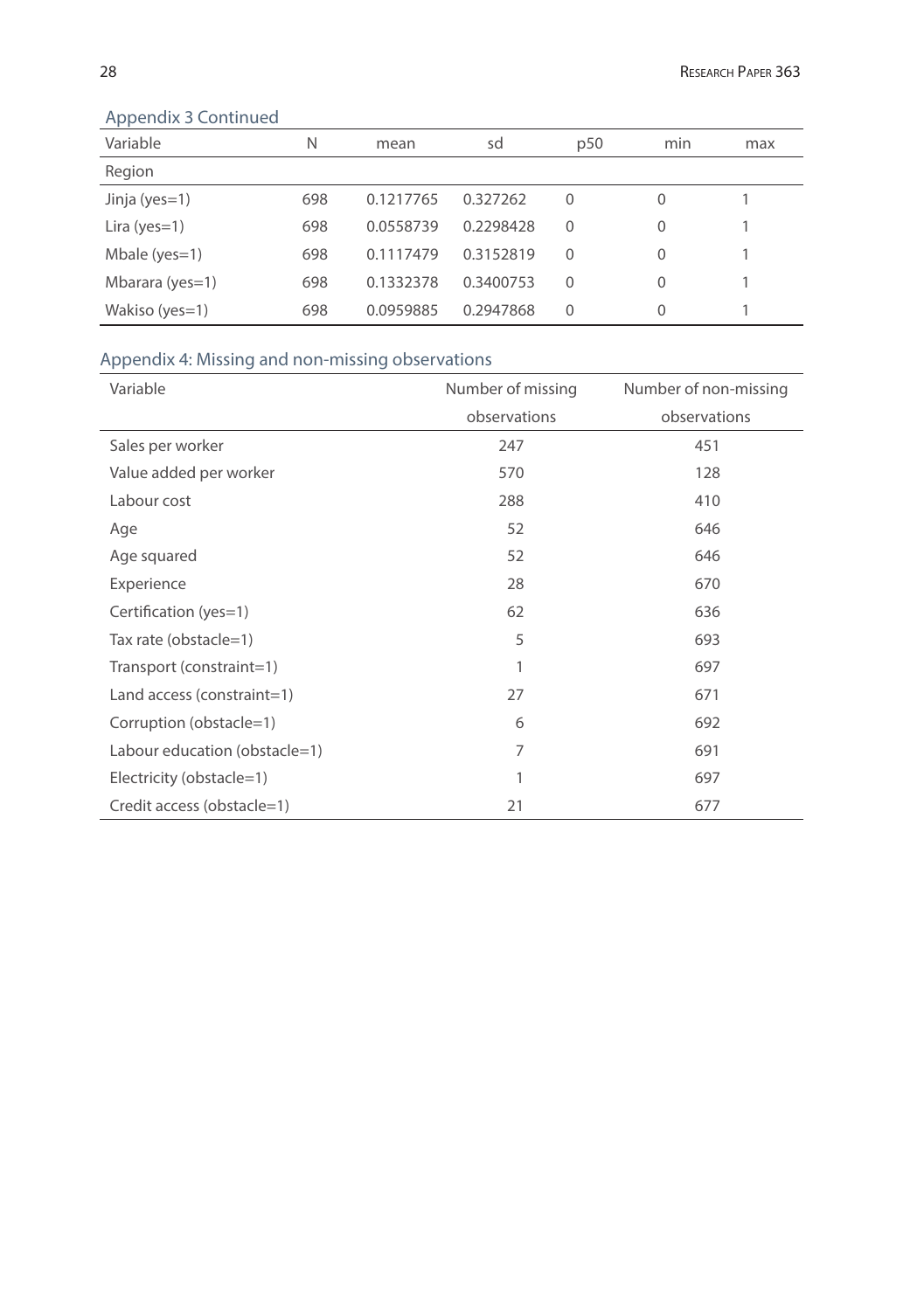|                           | (1)               | (2)        |
|---------------------------|-------------------|------------|
| Dependent variable        | Logit coefficient | Odds ratio |
| Innov                     |                   |            |
| Innovation_1              | 0.766             | 2.151      |
|                           | (0.563)           | (1.210)    |
| Innovation_2              | $-0.332$          | 0.717      |
|                           | (0.443)           | (0.318)    |
| Innovation_3              | 0.492             | 1.636      |
|                           | (0.441)           | (0.722)    |
| Innovation_4              | 0.377             | 1.458      |
|                           | (0.395)           | (0.576)    |
| Experience                | 0.0217            | 1.022      |
|                           | (0.0222)          | (0.0226)   |
| Certification             | $-0.0444$         | 0.957      |
|                           | (0.430)           | (0.412)    |
| Export                    | 0.776             | 2.173      |
|                           | (0.780)           | (1.694)    |
| ICT                       | $-0.0958$         | 0.909      |
|                           | (0.447)           | (0.406)    |
| Age                       | 0.117             | 1.124      |
|                           | (0.269)           | (0.303)    |
| Labour cost (natural log) | 0.0536            | 1.055      |
|                           | (0.0723)          | (0.0763)   |
| Constant                  | $-0.251$          | 0.778      |
|                           | (1.242)           | (0.966)    |
| Observations              | 344               | 344        |

Appendix 5: Comparison of firms with missing and non-missing sales per worker

Standard errors in parentheses

\*\*\* p<0.01, \*\* p<0.05, \* p<0.1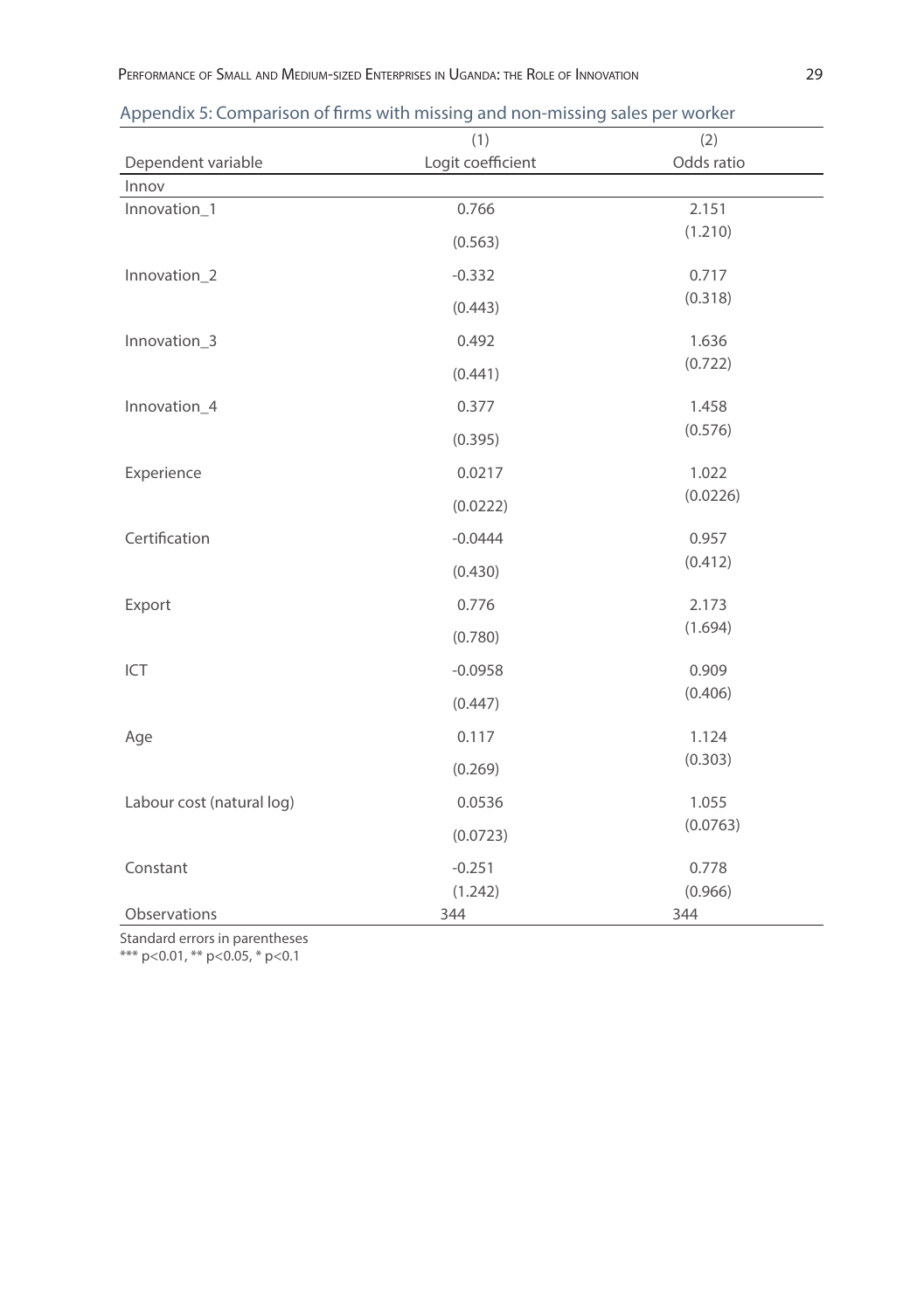Appendix 6: SMEs performance results controlling for firm size

| Variables                   | OLS                   | 0.25                 | 0.50                  | 0.75                  |
|-----------------------------|-----------------------|----------------------|-----------------------|-----------------------|
|                             | Model 1               | Model 2              | Model 3               | Model 4               |
| Innov                       |                       |                      |                       |                       |
| Innovation_1                | 0.173                 | 0.0146               | 0.173                 | 0.0375                |
|                             | (0.456)               | (0.950)              | (0.456)               | (0.874)               |
| Innovation_2                | $-0.185$              | 0.260                | $-0.185$              | $-0.546**$            |
|                             | (0.441)               | (0.279)              | (0.441)               | (0.026)               |
|                             |                       |                      |                       |                       |
| Innovation_3                | 0.262                 | $0.478**$            | 0.262                 | $-0.0376$             |
|                             | (0.212)               | (0.024)              | (0.212)               | (0.860)               |
| Innovation_4                | $0.639***$            | $0.957***$           | $0.639***$            | 0.0840                |
|                             | (0.001)               | (0.000)              | (0.001)               | (0.672)               |
|                             |                       |                      |                       |                       |
| Firm age                    | $0.0497**$            | 0.00469              | $0.0497**$            | $-0.0288$             |
|                             | (0.021)               | (0.827)              | (0.021)               | (0.187)               |
|                             |                       |                      |                       |                       |
| Firm age squared            | $-0.802**$<br>(0.042) | $-0.0750$<br>(0.850) | $-0.802**$<br>(0.042) | $1.062***$<br>(0.008) |
|                             |                       |                      |                       |                       |
| Manager's years' experience | 0.0127                | $0.0481***$          | 0.0127                | 0.00249               |
|                             | (0.214)               | (0.000)              | (0.214)               | (0.810)               |
|                             |                       |                      |                       |                       |
| Certification               | $-0.0194$             | $-0.362*$            | $-0.0194$             | $-0.217$              |
|                             | (0.924)               | (0.076)              | (0.924)               | (0.293)               |
| Exporter (1=yes)            | $0.753**$             | $1.360***$           | $0.753**$             | $1.515***$            |
|                             | (0.010)               | (0.000)              | (0.010)               | (0.000)               |
|                             |                       |                      |                       |                       |
| Use ICT (1=yes)             | $1.175***$            | $1.439***$           | $1.175***$            | $1.262***$            |
|                             | (0.000)               | (0.000)              | (0.000)               | (0.000)               |
| Female manager              | 0.125                 | $-0.213$             | 0.125                 | 0.0692                |
|                             | (0.443)               | (0.193)              | (0.443)               | (0.676)               |
|                             |                       |                      |                       |                       |
| Tax rate burden             | $-0.540***$           | $-0.570***$          | $-0.540***$           | $-0.930***$           |
|                             | (0.000)               | (0.000)              | (0.000)               | (0.000)               |
| Transport burden            | $-0.197$              | $-0.177$             | $-0.197$              | $0.587***$            |
|                             | (0.174)               | (0.221)              | (0.174)               | (0.000)               |
|                             |                       |                      |                       |                       |
| Land access                 | $-0.122$              | $-0.00248$           | $-0.122$              | $-0.224$              |
|                             | (0.400)               | (0.986)              | (0.400)               | (0.129)               |
| Corruption                  | 0.0883                | $-0.102$             | 0.0883                | $-0.325**$            |
|                             | (0.562)               | (0.504)              | (0.562)               | (0.036)               |
|                             |                       |                      |                       |                       |

continued next page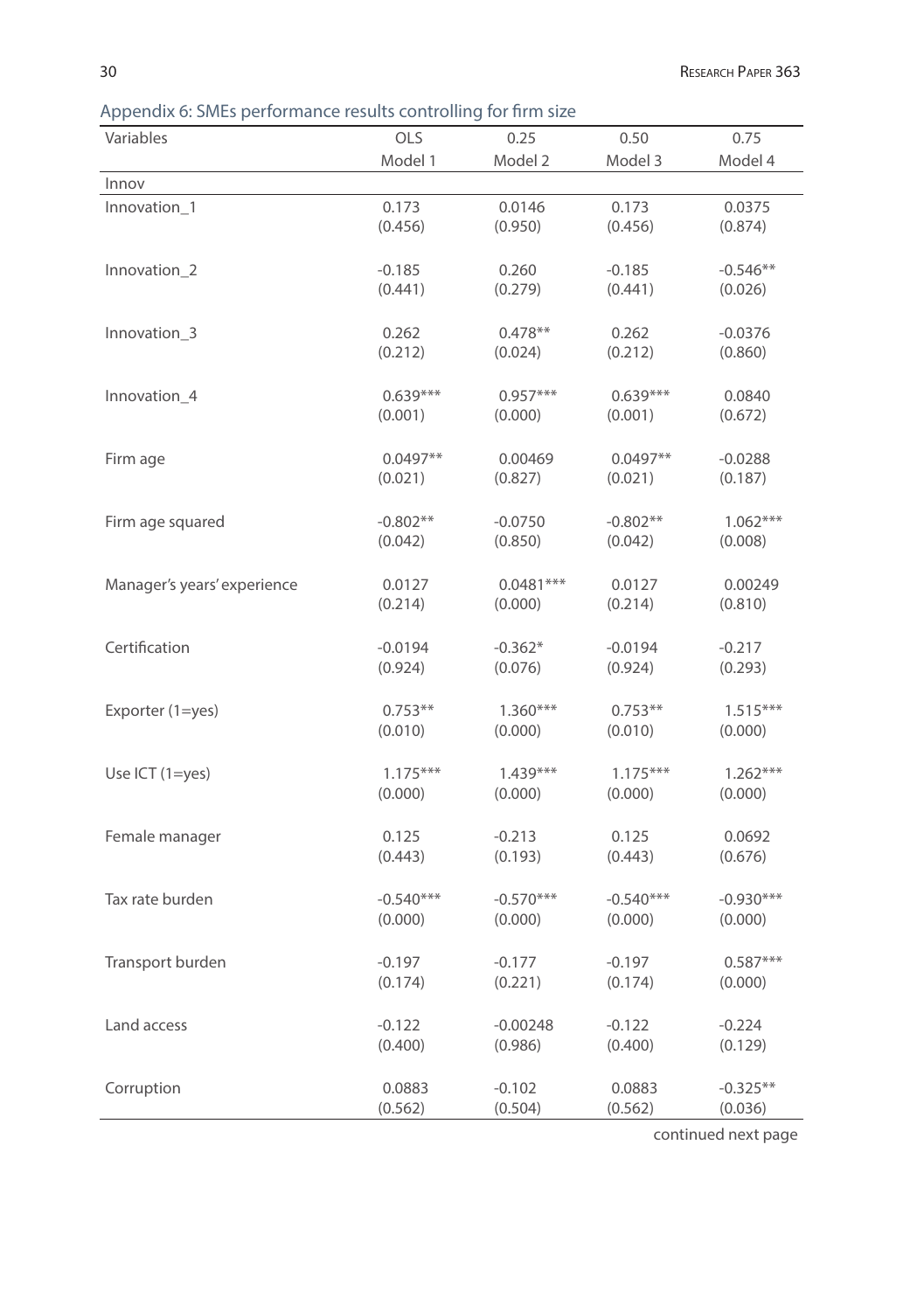| ppenanto continuea     |            |            |            |            |
|------------------------|------------|------------|------------|------------|
| Variables              | <b>OLS</b> | 0.25       | 0.50       | 0.75       |
|                        | Model 1    | Model 2    | Model 3    | Model 4    |
| Labour education       | $-0.216$   | $-0.0883$  | $-0.216$   | $-0.361**$ |
|                        | (0.164)    | (0.571)    | (0.164)    | (0.023)    |
|                        |            |            |            |            |
| Electricity burden     | $-0.0981$  | 0.0893     | $-0.0981$  | 0.0139     |
|                        | (0.477)    | (0.519)    | (0.477)    | (0.921)    |
|                        |            |            |            |            |
| Credit access          | $0.295*$   | $-0.188$   | $0.295*$   | $0.506***$ |
|                        | (0.056)    | (0.222)    | (0.056)    | (0.001)    |
| Medium firm            | $0.471***$ | $-0.161$   | $0.471***$ | $0.484***$ |
|                        | (0.003)    | (0.308)    | (0.003)    | (0.003)    |
|                        |            |            |            |            |
| Sectoral fixed effects | <b>YES</b> | <b>YES</b> | <b>YES</b> | <b>YES</b> |
| Regional fixed effects | <b>YES</b> | <b>YES</b> | <b>YES</b> | <b>YES</b> |
| Constant               | $14.92***$ | $15.35***$ | $14.92***$ | $17.15***$ |
|                        | (0.000)    | (0.000)    | (0.000)    | (0.000)    |
| Observations           | 347        | 347        | 347        | 347        |
| R-squared              | 0.143      | 0.118      | 0.143      | 0.166      |

### Appendix 6 Continued

P-values in parentheses, \*\*\*  $p < 0.01$ , \*\*  $p < 0.05$ , \*  $p < 0.1$